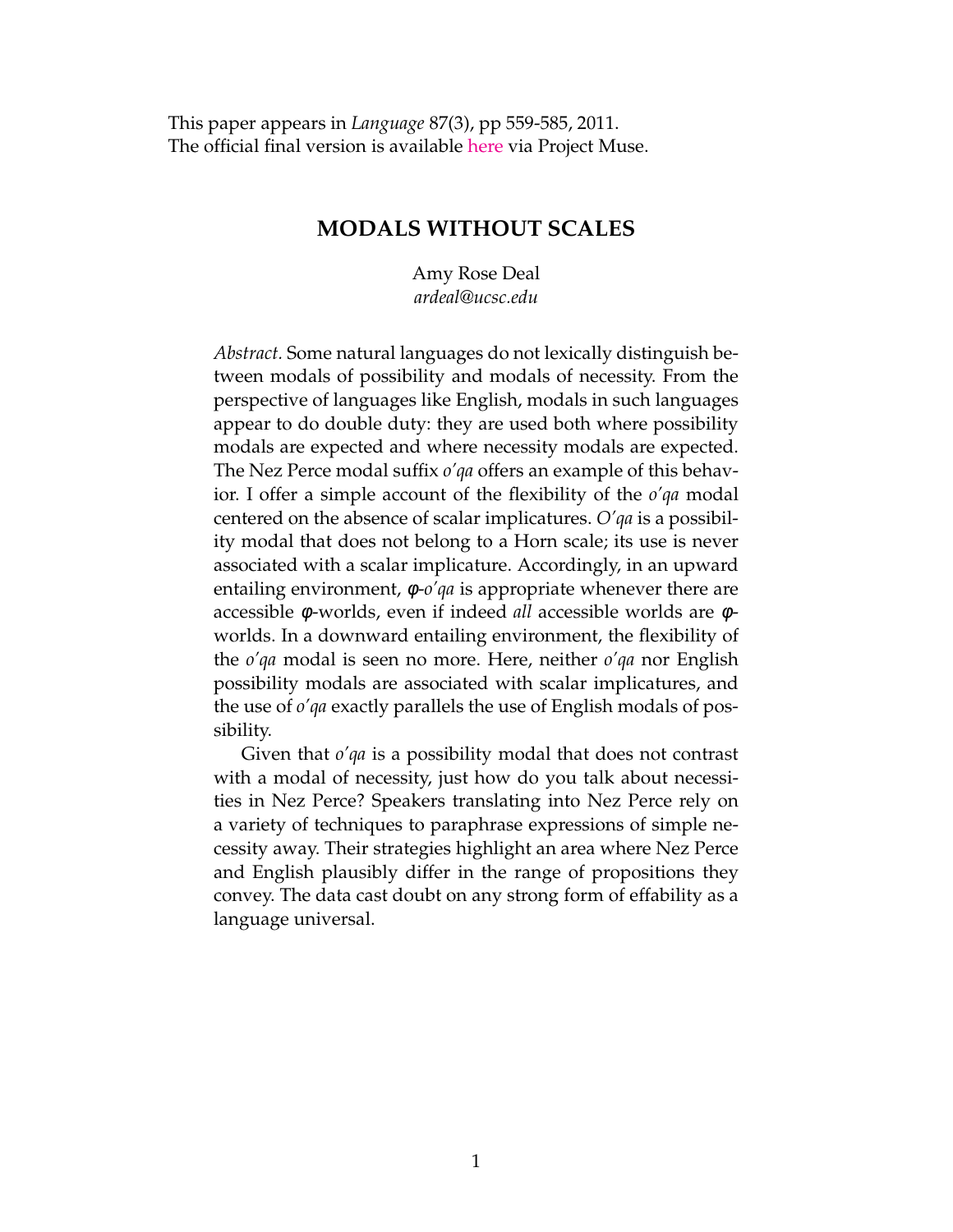# **MODALS WITHOUT SCALES**

*Some of our students passed the class*, you say–and thus is born a scalar implicature. Theories of scalar implicature which diverge in major respects nevertheless agree that the generation of the implicature is in some way tied up with the existence of an alternative to what you have said. The quantifier you chose, *some*, stands in an asymmetric relation of logical strength to a different quantifier of English, *all*. The scalar implicature tied to the Horn scale <some,all> keeps your utterance weak.

The all-important details are cashed out in different ways according to differing schools of thought on scalar phenomena. According to the wellknown Gricean view, the process goes by way of my reasoning about the informativeness and relevance of various possible contributions you could have made to our conversation. Since I trust in your sincerity, cooperativeness and expertise, I make my way pragmatically to the conclusion that *not* all of our students were successful.<sup>[1](#page-1-0)</sup> According to the alternative, "grammatical view" of scalar implicatures, no such cooperative spirit is required. In a move inspired by **?**'s classic alternative semantics for focus, scalar items like *some* are taken to invoke alternatives, with the particulars to be specified by a lexically given scale. In the system Gennaro Chierchia has developed, a covert exhaustification operator akin to *only* adds to the meaning of your utterance that the stronger alternative – *all of our students passed the class* – is false.[2](#page-1-1)

The central role of scales on both views leads to shared set of predictions about a special type of logically possible quantifier system. What would happen if a language had a quantifier system consisting only of *some*, or only of *all*? Quantifiers in such a language would not generate scalar implicatures; the lexicon would simply not support appropriate scales.

Here is a thought experiment to help us think about how such a system would work. Let us imagine a newly discovered variety of English – English $\frac{1}{2}$  – which lexically contains only a single quantifier over individuals, *some*. The English∃ sentence *Some students passed*, lacking a scalar implicature, would equally well describe a scenario in which the passing rate was 50% *and* a scenario in which the passing rate was 100%. In a downward

<sup>1</sup> **?**, **?**, **?**, **?**, **?**

<span id="page-1-1"></span><span id="page-1-0"></span><sup>2</sup> **?**, **?**, **?**.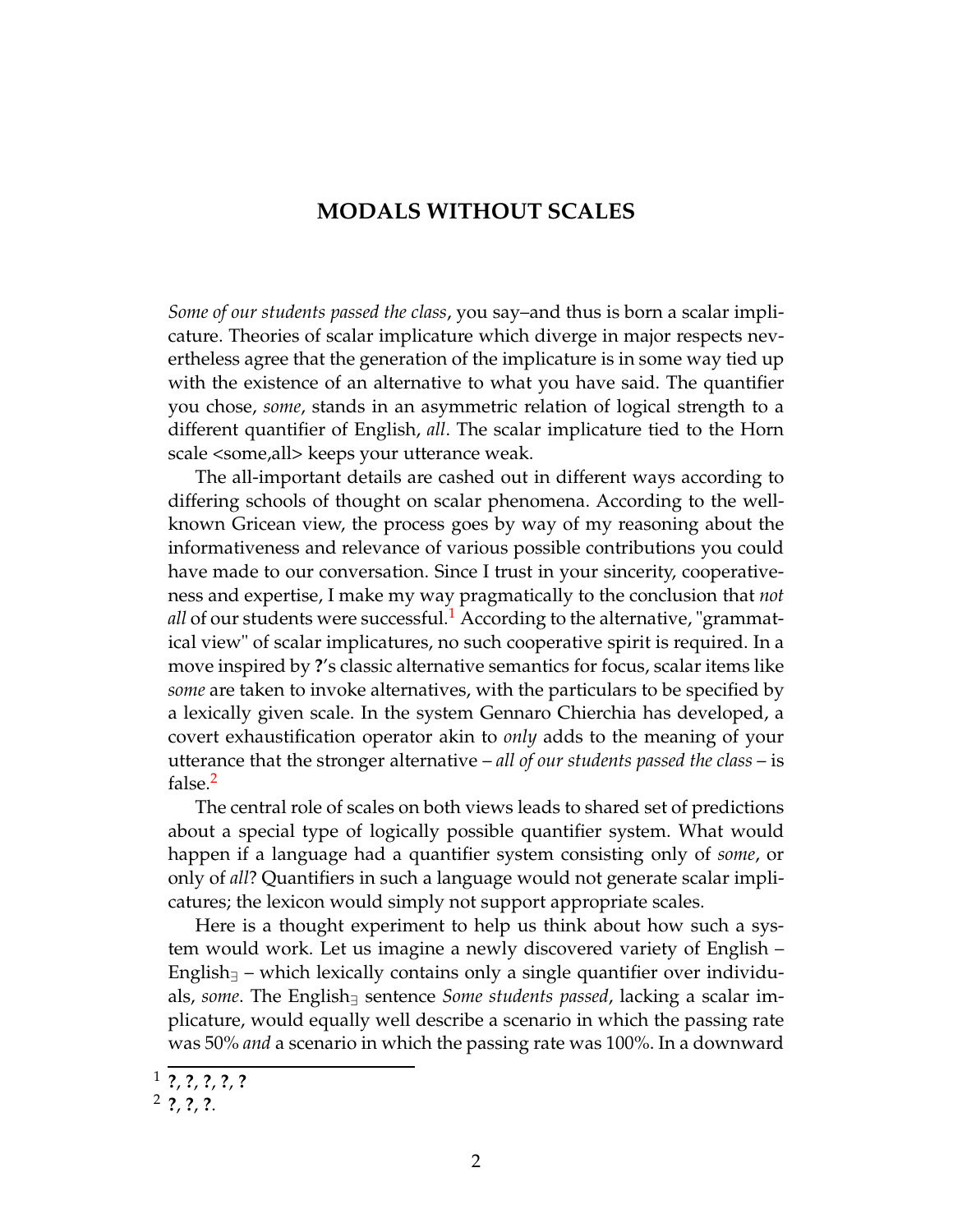entailing context, however, the English∃ quantifier *some* would behave like its counterpart in regular English: in both English∃ and regular English, *It's false that some students passed* (or more colloquial paraphrases with the appropriate scopal interpretation) is faithful only to a scenario in which the passing rate was 0%.

We could further imagine how a regular English-speaking linguist discovering such a variety for the first time might describe its special properties. This would likely be described as a language where a single quantifier can "mean *some*" or "mean *all*". Asked to translate quantifiers in upward entailing environments, speakers who spoke both regular English and English∃ would translate both regular English *some* and regular English *all* as English∃ *some*. Likewise, in an elicitation task, English∃ speakers would produce *some* across upward entailing environments of all types, including those where regular English speakers would produce *all*. Troubles in translation would arise for English∃ speakers faced with regular English *all* in a downward entailing context, where English∃ *some* is not appropriate; and likewise in other forms of elicitation involving downward entailing environments.

In remainder of the paper I provide a sort of existence proof for a system of this type from the realm of actual natural languages. The case comes from the domain of quantification not over individuals, but over possible worlds – from the semantic domain of modals. (This is no surprise, as languages generally possess less articulated scales for modal quantification than for individual quantification. There is no analogue of numeral quantifiers in the modal domain, for instance.) It comes in particular from a modal suffix of Nez Perce (*Niimiipuutimt*), a highly endangered Sahaptian language of the Columbia River plateau.[3](#page-2-0) This suffix, *o'qa*, [4](#page-2-1) has indeed been described in terms closely tracking how a regular-English speaking linguist might describe English<sub>∃</sub>: in upward entailing environments, one form apparently varies in terms of expressing existential quantification (possibility) or expressing universal quantification (necessity) (**?**). This impression is particularly striking in tasks of translation, where in some cases both existential

<span id="page-2-0"></span> $3 \text{ Nez}$  Perce is currently spoken by about 30 individuals. Most of the data reported here comes from my field notes, collected from four speakers over a series of field trips from 2007 to 2010. Wherever possible, multiple speakers were consulted on any particular point. Certain examples, as noted, were drawn from published sources, in particular **?** and **?**. The former is available in many university libraries; the latter is available in the special collections of the University of Idaho.

<span id="page-2-1"></span><sup>4</sup> Additional allomorphs are *yo'qa* and *no'qa*; I indicate all forms of the suffix in bold. On allomorphy and morpheme segmentation in the Nez Perce inflectional suffix system, see **?**, ch 2.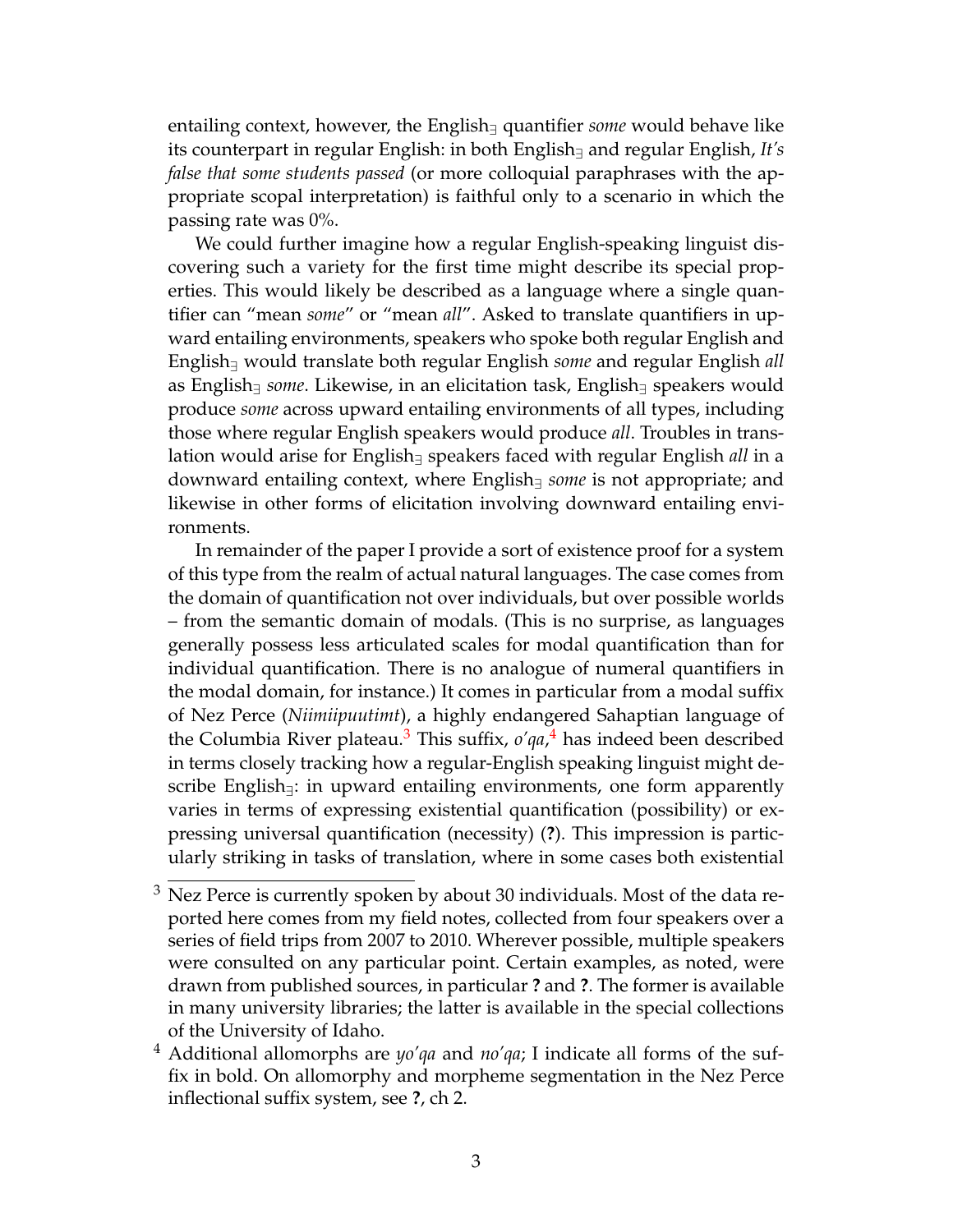and universal translations are appropriate for the same sentence in the same context. The examples below were translated in both directions with the same result.<sup>[5](#page-3-0)</sup>

(1) Context: a friend is preparing for a camping trip. I am taking this person around my camping supplies and suggesting appropriate things. I hand them two blankets and say:

'inéhne**-no'qa** 'ee kii lepít cíickan take-MODAL you DEM two blanket

- a. You can take these two blankets.
- b. You should take these two blankets.
- (2) Context: I am watching people clean out a cooler and throw away various things.

hi-wqíi-cix-0 3SUBJ-throw.away-IMPERF.PL-PRES a.lot food ′iléx̂ni hipt

ke yoxˆ hi-pá-ap-**ó'qa** REL DEM 3SUBJ-S.PL-eat-MODAL

- a. They are throwing away a lot of food that they could eat.
- b. They are throwing away a lot of food that they should eat.

These data group Nez Perce *o'qa* with a class of so-called *quantificationally variable modals*, which semanticists have learned about most extensively from languages which (like Nez Perce) are indigenous to the greater Pacific Northwest. Groundbreaking work by **?**, **?** and **?** focused on the Salish language St'át'imcets, where apparent quantificational variability is seen across a wide range of modal expressions. Recent work by **?** on the epistemic vocabulary of the Tsimshianic language Gitksan reveals interpretations there that seem flexible in a similar way. This phenomenon stands

<span id="page-3-0"></span><sup>&</sup>lt;sup>5</sup> Abbreviations in Nez Perce glosses are: CISLOC cislocative, DEM demonstrative, DESID desiderative, DIST distributive, ERG ergative case, GEN genitive case, HAB.PRES present habitual, HUM human classifier, IMPER imperative, IMPER.PL plural imperative, IMPERF imperfective, IMPERF.PL portmanteau for imperfective and plural subject, INFER inferential, LOC locative case, MOD modal suffix *a'x*, MODAL modal suffix *o'qa*, OBJ objective case, O.PL plural object, P P aspect (roughly: perfect/perfective), PART1 first participle, PART2 second participle, PRES present, PROSP prospective, REL relative clause particle, REC.PAST recent past, REM.PAST remote past, SF stem formative, S.PL plural subject, 3GEN 3rd person genitive subject, 3OBJ 3rd person object, 3SUBJ 3rd person subject, 3/3 portmanteau for 3rd person subject and 3rd person object.

A sketch grammar of Nez Perce may be found in **?**, ch 1.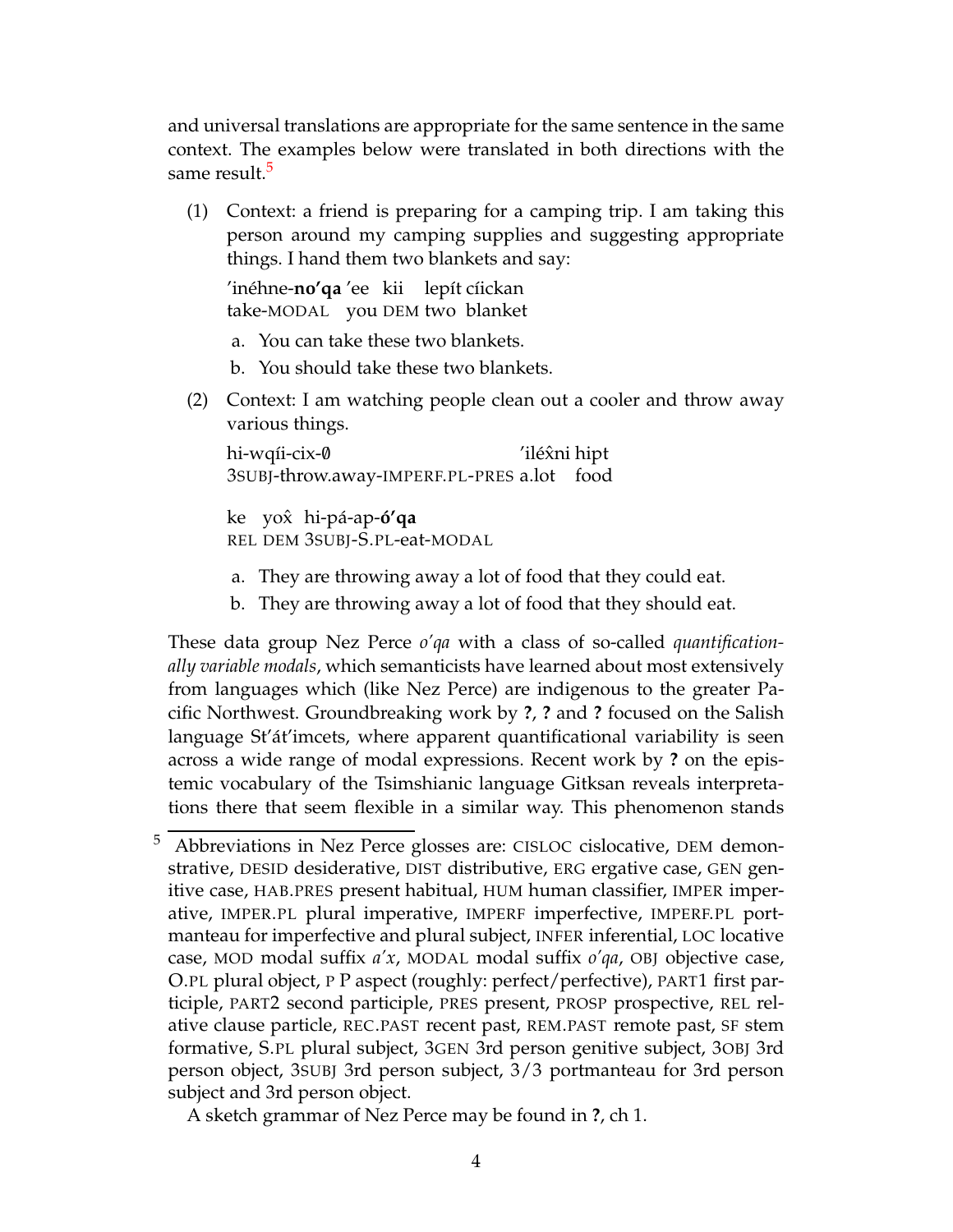in contrast with the typical situation in English, where modals' quantificational force is clearly fixed.

What sort of linguistic variation could be at stake here? What is it about the *o'qa* modal that makes it flexible in just this way, in contrast to modals of English? The straightforward difference in lexical inventory between Nez Perce and English should not be overlooked. The *o'qa* modal, like the quantifier *some* of our fictional English∃, is without a dual in the lexicon of the language. It is a quantifier without a scale. My primary goal here is to show that this fact, together with a possibility meaning for *o'qa*, provides an extremely simple explanation of its apparent variability in modal strength. No special manipulations of the meanings of modal quantifiers are necessary: we can treat the flexibility of *o'qa* with respect to English modal quantifiers just as we could treat the flexibility of English∃ *some* with respect to regular-English individual quantifiers.

This view rests on a simple diagnostic for scalar phenomena. Just as we imagined for the fictional English∃ quantifier *some*, the apparent variability of interpretations of *o'qa* comes entirely from upward entailing environments. In an upward entailing context, *o'qa* is used both where English possibility modals are expected and where English necessity modals are expected. Outside of such contexts, *o'qa* is used only where English possibility modals are expected. The attempted expression of necessity in a nonupward-entailing environment calls for circumlocution in Nez Perce.

These circumlocutions lead us to a series of questions which touch on *translatability* and the long-debated matter of expressive equivalence across languages. My secondary goal in this project is to demonstrate how the Nez Perce modal system casts light on certain questions in this domain. A venerable tradition holds that all languages are the same in the range of propositions they can express. Roman Jakobson put it succinctly:

All cognitive experience and its classification is conveyable in any existing language. . . . No lack of grammatical device in the language translated into makes impossible a literal translation of the entire conceptual information contained in the original. (**?**, 234-235)

Now certainly, given that *It's possible that* φ *is true* is equivalent to *It's not necessary that* φ *is false*, a possibility-only modal quantifier system is perfectly capable in principle of matching a possibility-plus-necessity modal quantifier system in expressive capacity. But it turns out that Nez Perce imposes restrictions on the scope of negation which render impossible any such equivalence. Therefore, there is a lacuna in the range of meanings the language can express using its modal system. It is doubtful, furthermore, whether the various paraphrases speakers provide to plug this gap truly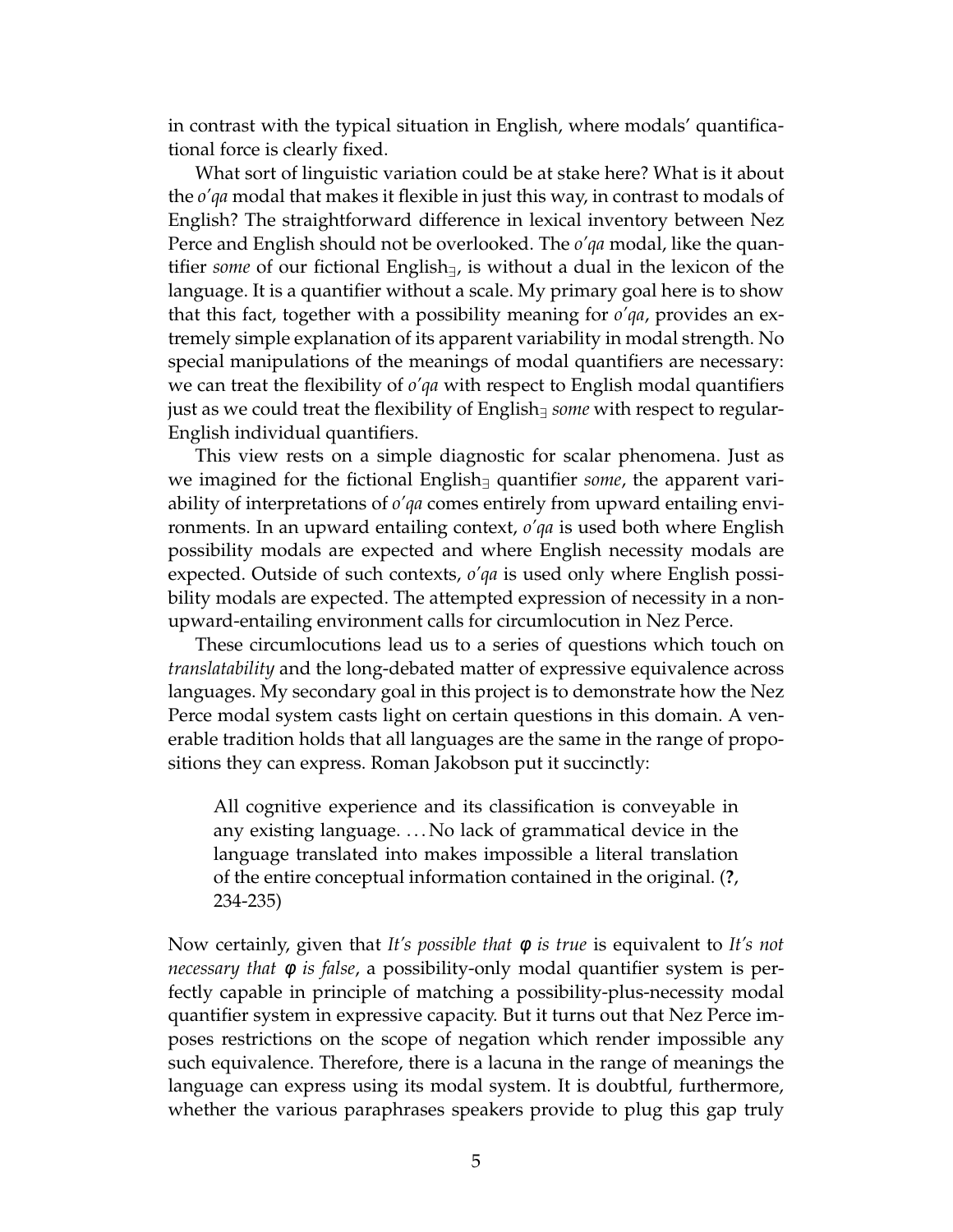express the same propositions that may be expressed in a language whose lexicon contains basic modals of necessity. If this finding can be upheld, it poses a severe challenge to strong views of translatability like Jakobson's. In challenging the Jakobsonian view, the investigation of the Nez Perce modal system joins a growing body of work demonstrating and fleshing out the increasingly unavoidable fact of semantic variation.

In the sections to follow, I'll first demonstrate the apparent quantificational variability of *o'qa* in upward entailing environments. I will then argue that *o'qa* should indeed be treated as a quantifier without a scale. Subsequently I turn to non-upward-entailing environments, where *o'qa* behaves entirely parallel to an English possibility modal. This raises the question of how necessity in non-upward-entailing contexts is to be discussed at all in Nez Perce. Thus we return to the concerns of translation and expressive potential whose shadows we have begun to see. My focus here will be the different periphrastic means by which Nez Perce speakers, given an existential-only modal system, are able to come close to talking about simple necessity. I conclude with a discussion of the place of the Nez Perce system in comparative perspective, and the consequences of the overall picture for the semantics and pragmatics of quantification and the question of effability as a language universal.

### <span id="page-5-1"></span>**1 Upward entailing environments: flexibility and a preference**

Here is the initial puzzle the *o'qa* modal raises: speakers provide this modal when asked to translate both possibility and necessity claims from English into Nez Perce, and they translate Nez Perce sentences containing the modal with a wide range of English modal vocabulary.<sup>[6](#page-5-0)</sup> When provided with examples like (1) and (2) along with possibility and necessity paraphrases (as shown above), speakers reported that the two paraphrases "sound the same" or "mean the same thing." This comment presumably concerns not the English sentences themselves (as these very much do *not* mean the same thing), but the relation between these and their joint Nez Perce counterpart. The distinction between possibility and necessity that is made in English is not preserved upon translation into Nez Perce. This puzzle shows its face in the treatment of *o'qa*-verbs in upward entailing environments.

The following Nez Perce sentences were provided by speakers translating English to Nez Perce. (Speakers then translated their Nez Perce rendition of [\(6\)](#page-6-0) back into English.)

<span id="page-5-0"></span> $6$  These translation tasks were initially undertaken orally, and were repeated with written materials (which were distributed to consultants and read aloud) in the course of checking the judgments reported. In general, speakers had clearer intuitions when presented with oral stimuli.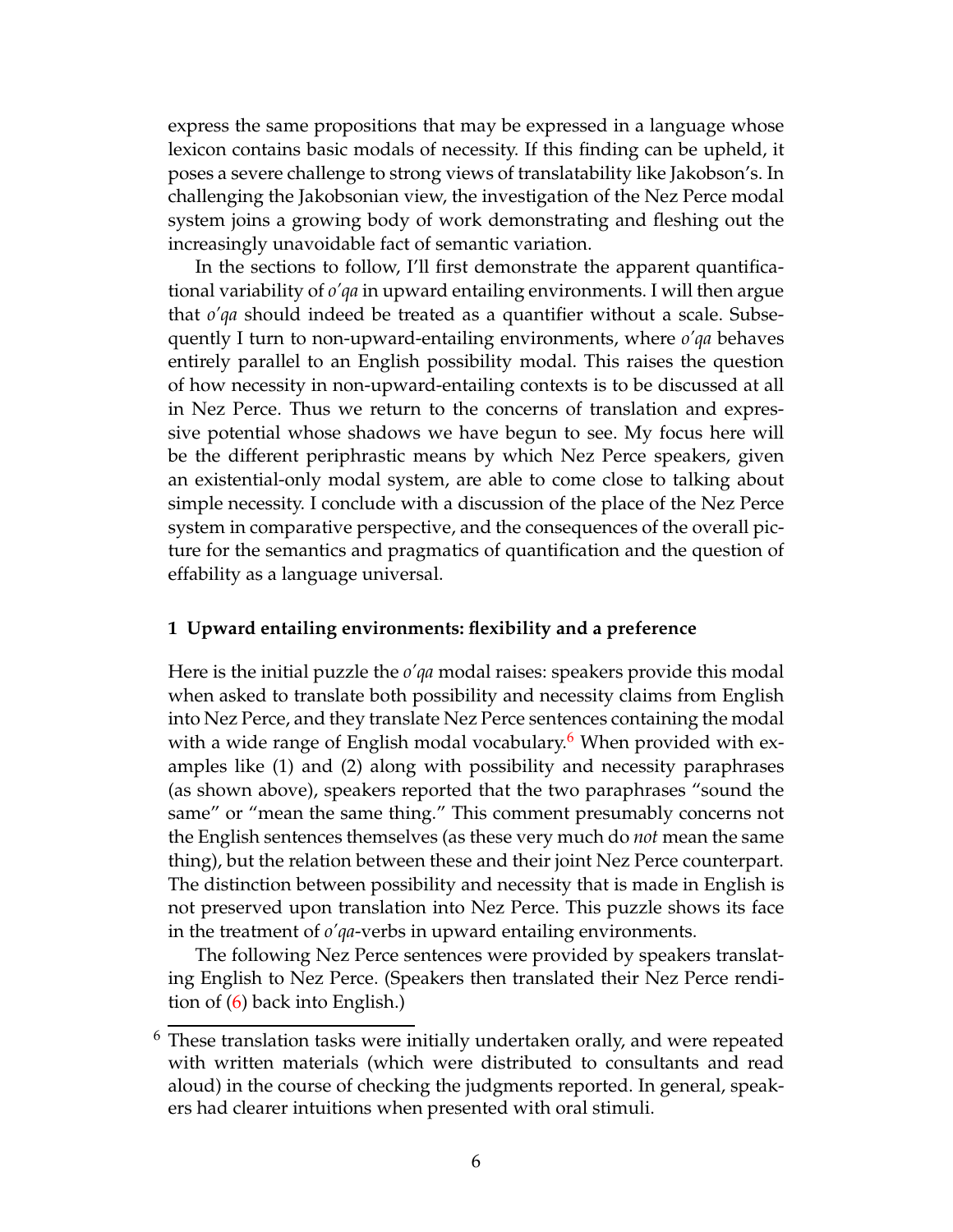(3) Prompt: The cat can catch mice, but she never does. She's able to catch them, but she never does.

laqáas-na picpíc-nim páa-capaqick-**o'qa** mouse-OBJ cat-ERG 3/3-catch-MODAL mét′u wéet′u máwa páa-capaqick-tato-0 but not when 3/3-catch-HAB.PRES-PRES cat-ERG picpíc-nim.

(4) Prompt: You are travelling with somebody and the two of you can't decide whether to spend the night there or to go home. You want to say, "Well, look, we could stay here, or we could go tonight; we could stay or go, either way."

```
kíye
kíne
pa-wc'áa-yo'qa
'íitq'o
kíye
pa-ckilíi-toq-o'qa
we
here
S.PL-stay-MODAL
or
                                we
S.PL-return-back-MODAL
```
(5) Prompt: We have to get home before it gets dark.

kíye pe-ckilíi-toq-**o'qa** we S.PL-return-back-MODAL dark-before kulaawit-'ásx.

<span id="page-6-0"></span>(6) Prompt: To speak well, you have to know a lot of words.

c'alawí 'ee ta'c c'ix̂-n'ipéecwi-se-0 if you good speak-DESID-IMPERF-PRES Nez.Perce.language niimiipuutímt,

ilxníi-ne ˆ c'íiqin 'ee 'a-cóokwa-**no'qa**. many-OBJ word you 3OBJ-know-MODAL

Consultant 1: "In order to know the language well, you need to know a lot of words."

Consultant 2: "In case you want to speak, you need to know a lot of words."

In translation from Nez Perce to English (still restricting our attention to upward entailing environments), the same flexibility is seen, along with a notable preference.[7](#page-6-1) Speakers sometimes do translate *o'qa* with necessity modals (e.g. *should* in [\(10\)](#page-7-0)), but they show a general preference for possibility translations.

<span id="page-6-2"></span>(7) pícpic ha-'ac-**ó'qa** cat 3SUBJ-enter-MODAL but not mét'u wéet'u ha-'ac-ó'. 3SUBJ-enter-PROSP The cat could go in, but it won't go in.

<span id="page-6-1"></span> $7$  Sentences [\(7\)](#page-6-2)-[\(9\)](#page-7-1) were collected from elicitations. Sentence [\(10\)](#page-7-0) was uttered in casual conversation. After uttering this *o'qa* sentence, the speaker translated it into English using *should*.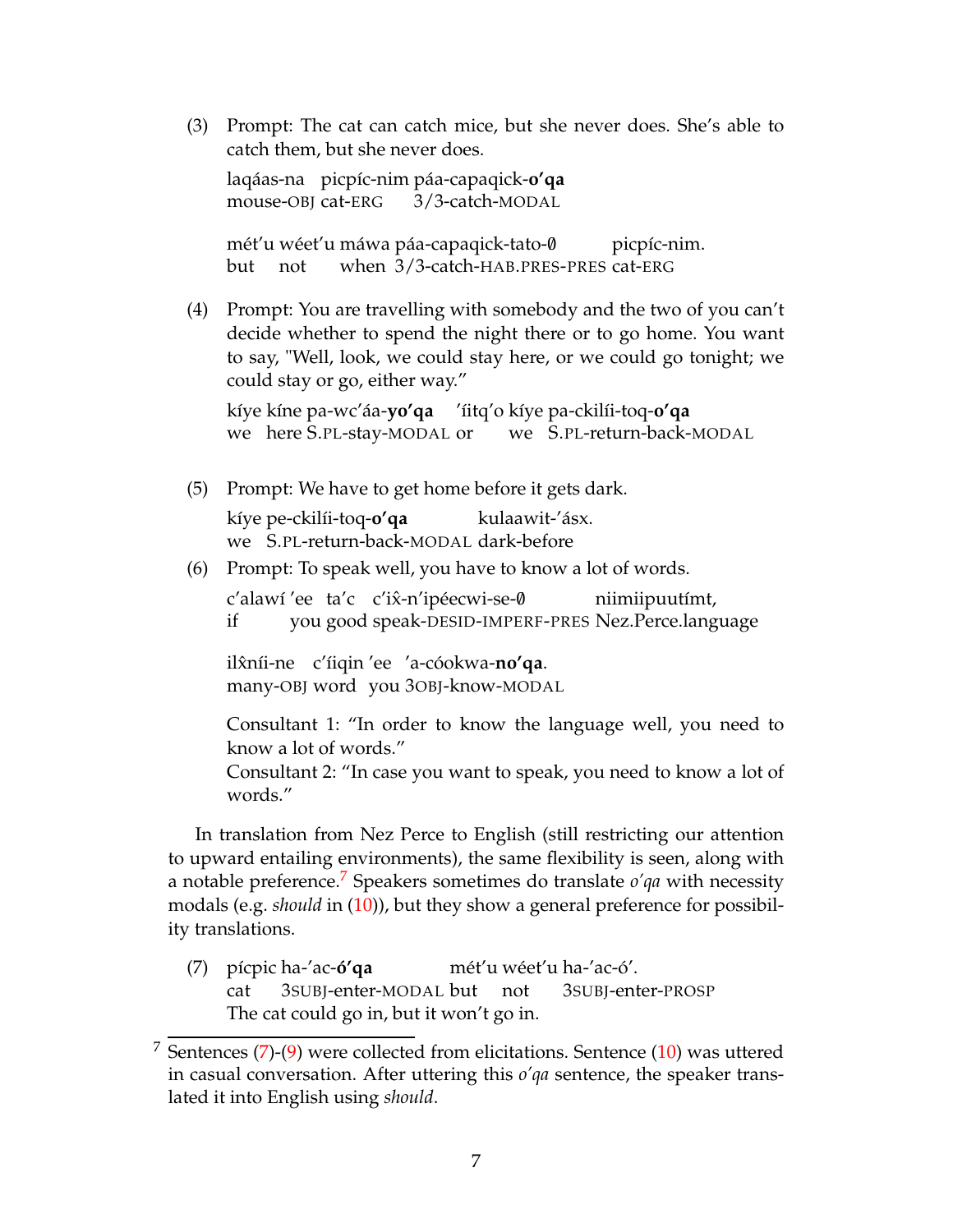

<span id="page-7-2"></span>Figure 1: Scared climber cartoon

(8) Context: You're tossing a coin and somebody keeps saying, tails, tails, tails! Every time, they say tails. And you ask them, "Why do you keep saying tails?" They respond: 'étke hi-tqiik-**ó'qa** tu'ynúu-pe.

because 3SUBJ-fall-MODAL tail-LOC Consultant: "You're saying because it *could* fall [tails], *hitqiiko'qa*."

<span id="page-7-1"></span>(9) Context: You are commenting on the scenario shown in Figure  $1.8$  $1.8$ 

hi-híca-**yo'qa**. 3SUBJ-climb-MODAL He's able to climb.

<span id="page-7-0"></span>(10) Context: a discussion of how young people speak quickly, making them hard to understand.

'i'yéwki hi-pa-c'íix̂-**no'qa**. slowly 3SUBJ-S.PL-speak-MODAL They should speak slowly.

Speakers' preference for possibility translations of *o'qa* is confirmed by judgments of two related types. First, in certain cases, *o'qa*-sentences are felt to provide inadequate translations for necessity claims in upward entailing environments. In this case, the *o'qa*-sentence is felt to suggest a weaker, possibility meaning.

(11) Prompt: According to the rules, I should leave.

tamáalwit-ki 'aat-**ó'qa** rule-INST go.out-MODAL

<span id="page-7-3"></span> $8$  This cartoon was designed to contrast with another cartoon in which a boy is shown as being not only physically able to climb a ladder, but also likely to do so. In the Figure [1](#page-7-2) scenario, the consultant felt that the boy was unlikely to climb – "he's thinking about his friend falling off" – but nevertheless physically able.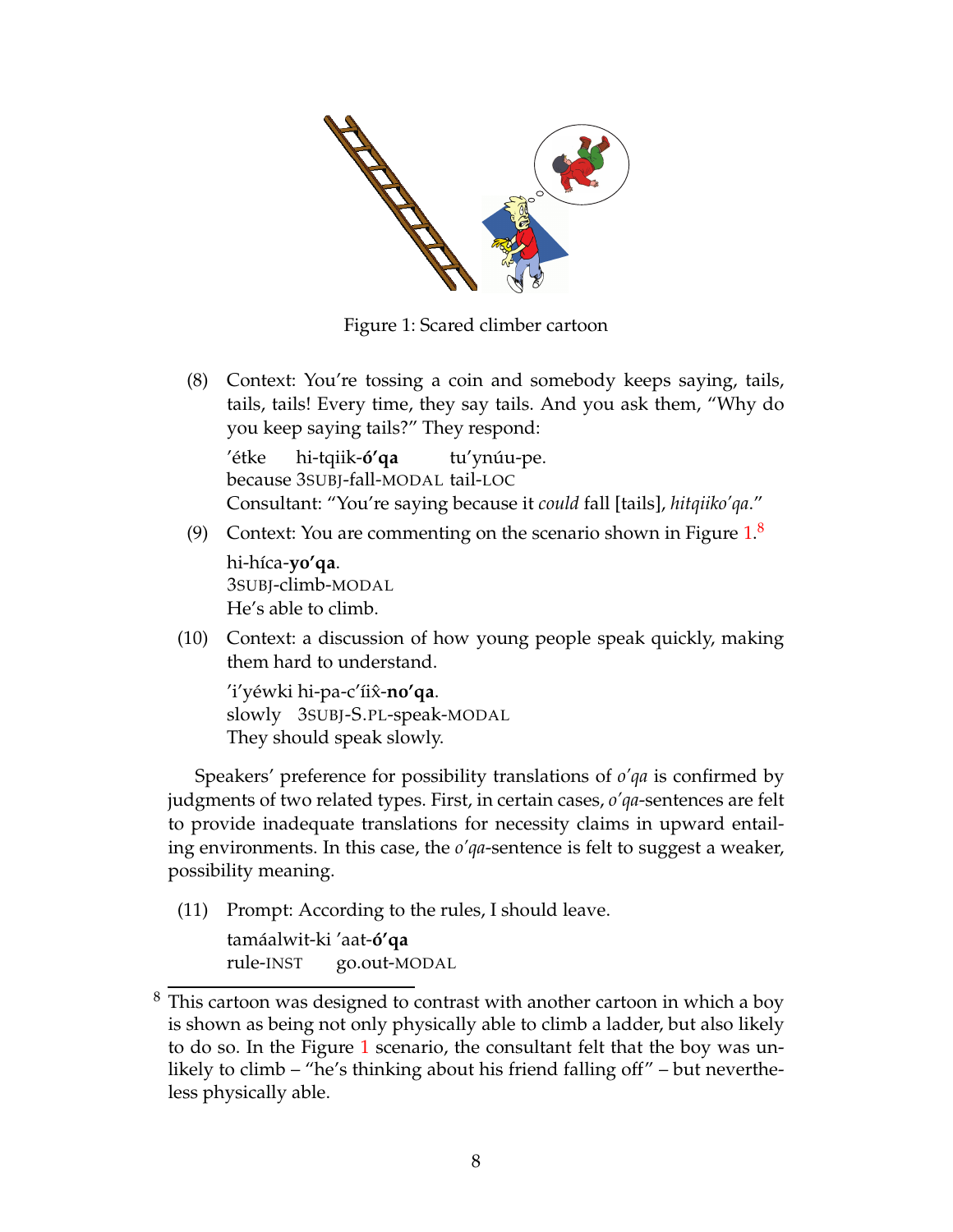Consultant: "That's not really saying I should go out. It's just saying I *could* go out."

In other cases, *o'qa*-sentences are used where necessities are at stake, even though speakers do not feel that the translation is perfectly accurate. The following discussion with a (different) consultant underlines the point.

(12) Context: discussion of a woman's house rules regarding the entry of dogs.

'éemtii hi-wc'áa-**yo'qa** outside 3SUBJ-stay-MODAL

| Consultant: | It [the dog] could be kept outside. It can stay<br>outside.                                                                                                        |
|-------------|--------------------------------------------------------------------------------------------------------------------------------------------------------------------|
| ARD:        | Could you say that for it has to stay outside,<br>'éemtii hiwc'áayo'qa?                                                                                            |
| Consultant: | Uh-huh. That would pertain to staying outside.<br>It could be kept outdoors, outside.                                                                              |
| ARD:        | If you say 'éemtii hiwc'áayo'qa, are you just say-<br>ing that's okay, or that that has to happen?                                                                 |
| Consultant: | That would be, that was her rule: dogs stay out-<br>side. But there was no mention of any kind of<br>rule there, just mentioning that the dog can stay<br>outside. |

By contrast, so long as the modality in question is of the appropriate type (a matter we turn to in the next section), speakers do not object to the translation of *o'qa* with English possibility modals – *can, could, may* – and vice versa.

What is behind the flexibility of the *o'qa* modal, and the curious preference speakers show in its interpretation? And what is it that makes this modal system, with its flexibility along these lines, different from the modal system of English? I argue for a simple answer: *o'qa* is a possibility modal lacking a logically stronger counterpart. Speakers prefer possibility translations for *o'qa* because *o'qa* is a possibility modal. They accept and produce necessity translations in cases where a possibility meaning, deprived of any scalar implicature, remains appropriate. But bilingual speakers know that something is lost in translations of this type.

### **2 A quantifier without a scale**

The claim that *o'qa* does not form part of any modal Horn scale requires justification by reference to the rest of the modal system of Nez Perce. A tour through the organization of this system will introduce us to a range of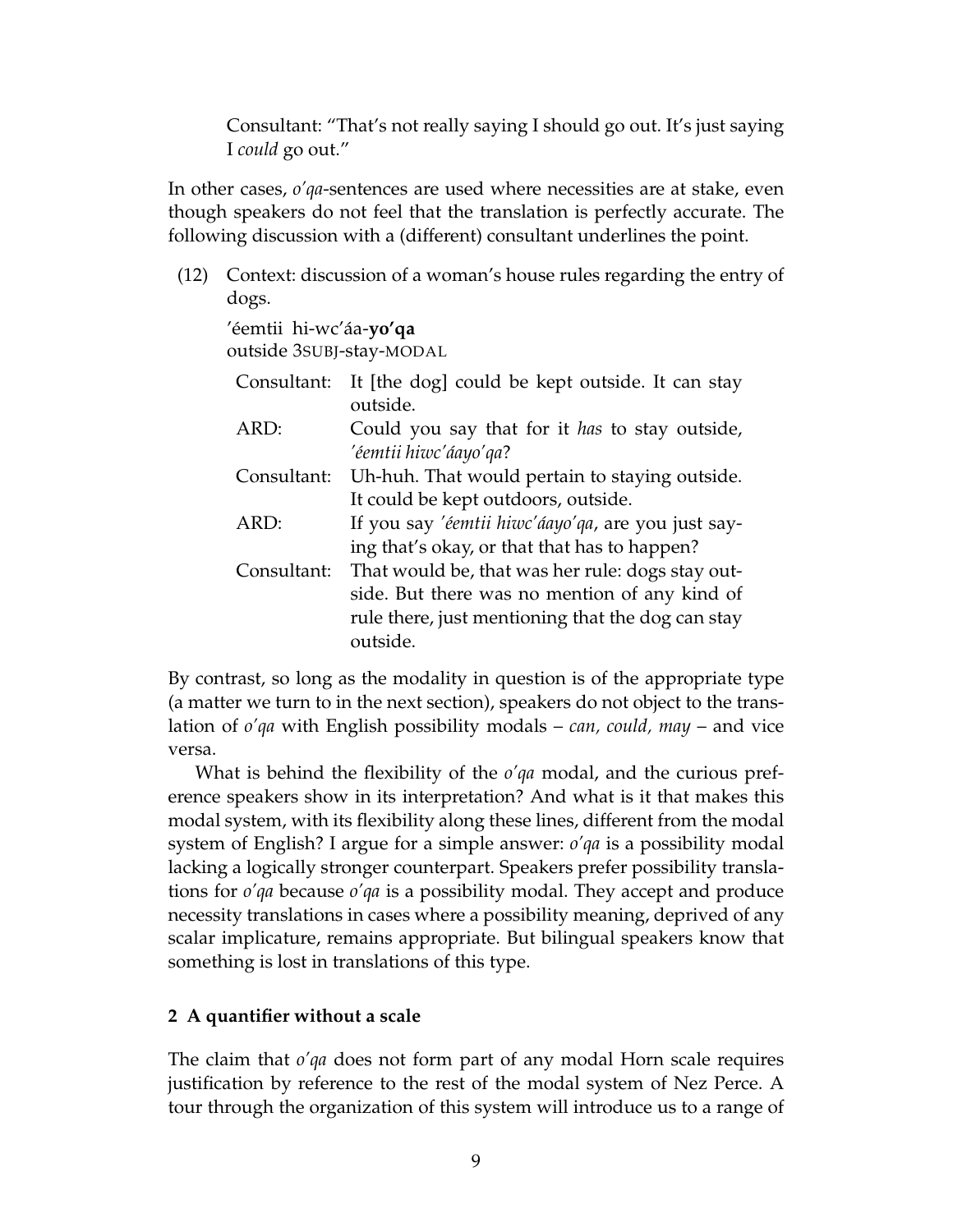meanings for the *o'qa* modal, as well as some restrictions on those meanings. These restrictions concern not quantificational force *per se*, but the type of modality expressed. What I have in mind here is a notion made precise by Kratzer's (**?**, **?**) theory of conversational backgrounds, which provides the background to my exposition.

#### *2.1 The organization of the Nez Perce modal system*

The key organizing principle behind the Nez Perce modal system concerns a split between *epistemic* expressions – expressing possibilities in view of evidence and belief – and *non-epistemic* expressions – expressing possibil-ities in view of facts of other types.<sup>[9](#page-9-0)</sup> In partitioning its modal system in this way, Nez Perce is very similar to two other languages whose modals apparently vary in quantificational force: St'át'imcets (Interior Salish), as described by **?**, **?** and **?**, and Gitksan (Tsimshianic), as described by **?**. These languages' modal systems sit on the opposite side of a typological cline from European-type modal systems, where particular modal expressions can be used both epistemically and non-epistemically. Survey work by **?** reveals that modal systems of the latter (more familiar) type are for the most part an areal feature of European languages. van der Auwera and Ammann did not discover any mainland American language where modal expressions generally admit both epistemic and non-epistemic interpretations.

The specialization of modals according to type of modality is important to demonstrate here in view of its consequences for scalar implicatures among modal quantifers. For two quantifiers to form a Horn scale, they each have to be applicable to the same domain. We do not expect quantifiers over possible worlds and quantifiers over individuals to form scales; similarly, if each modal expression in a language *L* were uniquely specified for a distinct type of modality, there could be no question of modals of *L* forming scales with one another. Therefore, a language with both existential and universal modal quantifiers – say, an existential epistemic modal and a universal deontic modal – could still be a language where modals operate without scales.

To demonstrate that *o'qa* does not belong to a scale, then, it will suffice to clarify the types of modality for which it is specified, and to demonstrate that no logically stronger or logically weaker quantifier intrudes on this range. We do not need to demonstrate (and indeed I have no ambition to show) that Nez Perce is a language without scalar implicatures *in general*; we do not even need to show that there are no scalar relationships among Nez Perce modals at all. (The first point is almost certainly false, and the sec-

<span id="page-9-0"></span><sup>9</sup> Illuminating discussion of this distinction, with special reference to German, can be found in **?**.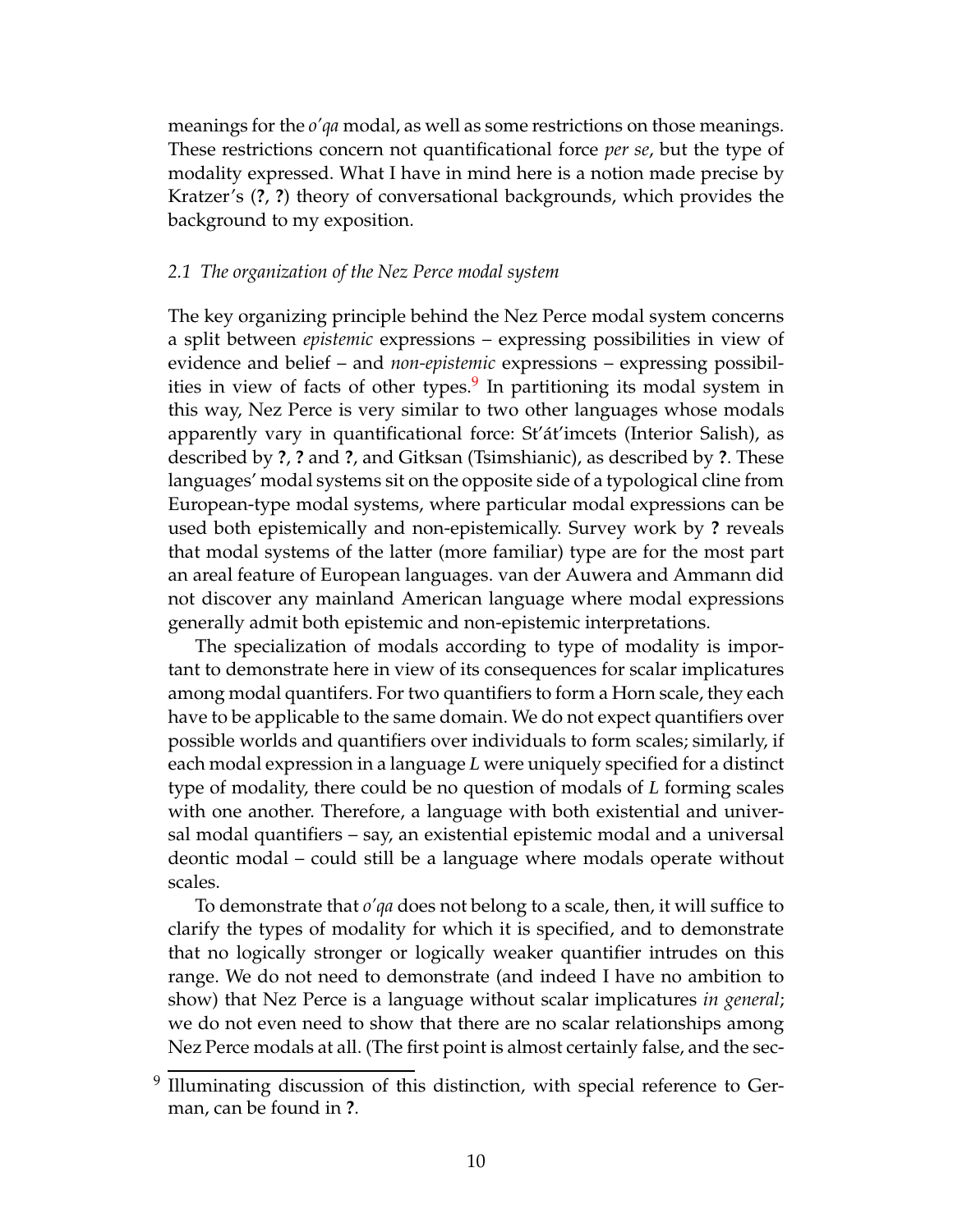ond remains for the moment unconfirmed, though I suspect that it is true. Owing to difficulties in embedding certain epistemic expressions in downward entailing contexts, the intricacies of the epistemic system are not yet fully understood.)

With this prologue, let me sketch the outlines of the Nez Perce modal system in the following, *o'qa*-centric way. First, I will single out three types of readings for *o'qa* sentences: deontic readings, pure circumstantial readings, and counterfactual readings. These interpretations have in common that they are not epistemic in character. They fit into the general rubric of **?**'s *circumstantial modality*, in that "we are interested in the necessities implied by or the possibilities opened up by certain sorts of facts . . . the modality of rational agents like gardeners, architects and engineers." Second, I will show that the meaning of *o'qa* does not extend onto epistemic turf. Third, I will argue that the two other major means of expressing non-epistemic modality in Nez Perce do not form a scale with *o'qa*.

#### *2.2 Deontics*

The first of three subtypes of *o'qa* sentences to be singled out are the deontics. When Nez Perce speakers want to grant or discuss permission, expressing deontic possibility, they use *o'qa* sentences.

Here a mother uses an *o'qa*-sentence to give permission to a child, informing him what is possible in light of her rules.

(13) tepelwéeku's-ne 'aa-p-**ó'qa** candy-OBJ 3OBJ-eat-MODAL eat-finish-PART1-LOC hip-naaq'í-t-pa. You can eat candy after the meal.

Similarly, when a student asks a teacher to be excused, he asks about what is permitted by her rules.

(14) Context: How a student should ask a teacher for permission:

wéet-eex kiy-**ó'qa** Y.N-1 go-MODAL bathroom-to 'áatinwas-x? Can I go to the bathroom?

In the following example the instrumental phrase *tamaalwitki* 'according to the rule' emphasizes the deontic nature of the possibility claim.

(15) tamáalwit-ki kíye 'e-pe-hiteeme-**nó'qa** rule-INST we 3OBJ-S.PL-read-MODAL paper-OBJ tíim'es-ne. According to the rule, we can read the paper.

Speakers also use *o'qa* in upward entailing contexts to talk about matters that we expect to fall under deontic necessity, the modality of legal requirement and prohibition.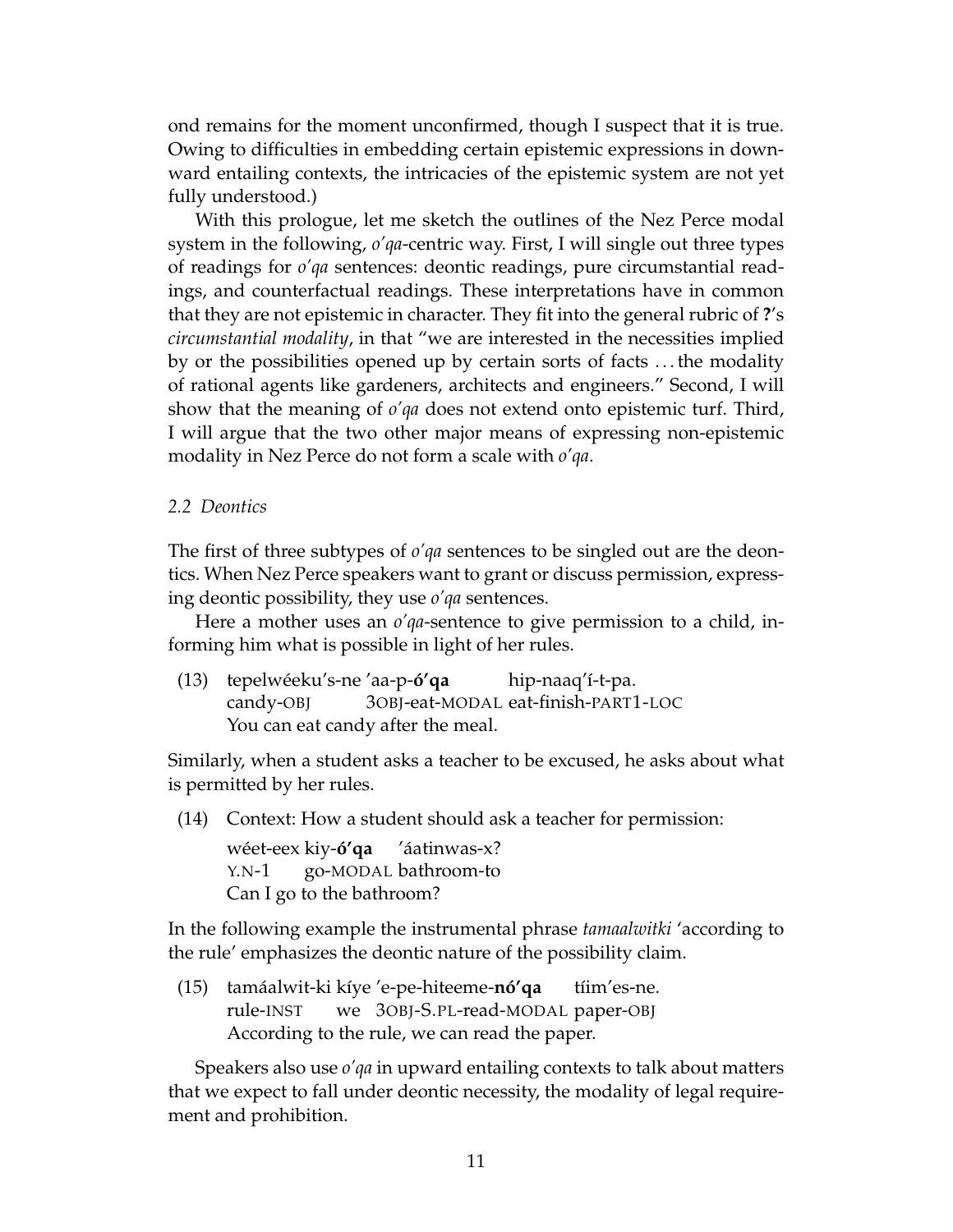- (16) 'óyakala ciq'áamqal hi-pa-wc'áa-**yo'qa** all dog 3SUBJ-S.PL-stay-MODAL inside night-LOC 'imíit ciikéet-pe. All dogs must be kept inside at night.
- (17) náqc-wa hi-pa-'ác-**o'qa**. one-HUM 3SUBJ-S.PL-enter-MODAL People must go in one at a time.

Clear necessity uses of this type are rarer than possibility uses, however, and speakers are less confident of the appropriateness of the translation – findings in keeping with a strict, implicature-less possibility meaning for *o'qa*.

## *2.3 Pure circumstantials*

The second subtype of *o'qa*-sentence is what I will call "pure circumstantials", following **?**. Modal claims of this type are based on inherent characteristics of persons and things, in view of which certain outcomes are possible. In the following sentence, based on a classic example from **?**, the inherent characteristics of roses and the soil make it possible for roses to grow in the yard.

(18) Context: You want to plant some flowers in your yard where there aren't any flowers. Roses could grow there; the soil is good.

teminik-**ó'qa** táamsas koná plant-MODAL rose there

kaa hi-pe-p'ím-**no'qa**. and 3SUBJ-S.PL-grow-MODAL

You could plant roses there and they could grow.

Circumstantial uses of this type make *o'qa* sentences appropriate to the task of encouraging someone. Here, I cheer my sister on by reminding her of her ability to complete a difficult climb.

(19) Context: I am on the top of the cliff, having climbed up, and my sister is below. I call down to her:

'e-q'uyím-**no'qa**! 3OBJ-climb–MODAL You can climb up! Consultant: "You can do it!"

They can also be used to discuss one's limitations, what is not possible (or what is the limit of the possible) in light of one's physical and/or mental makeup.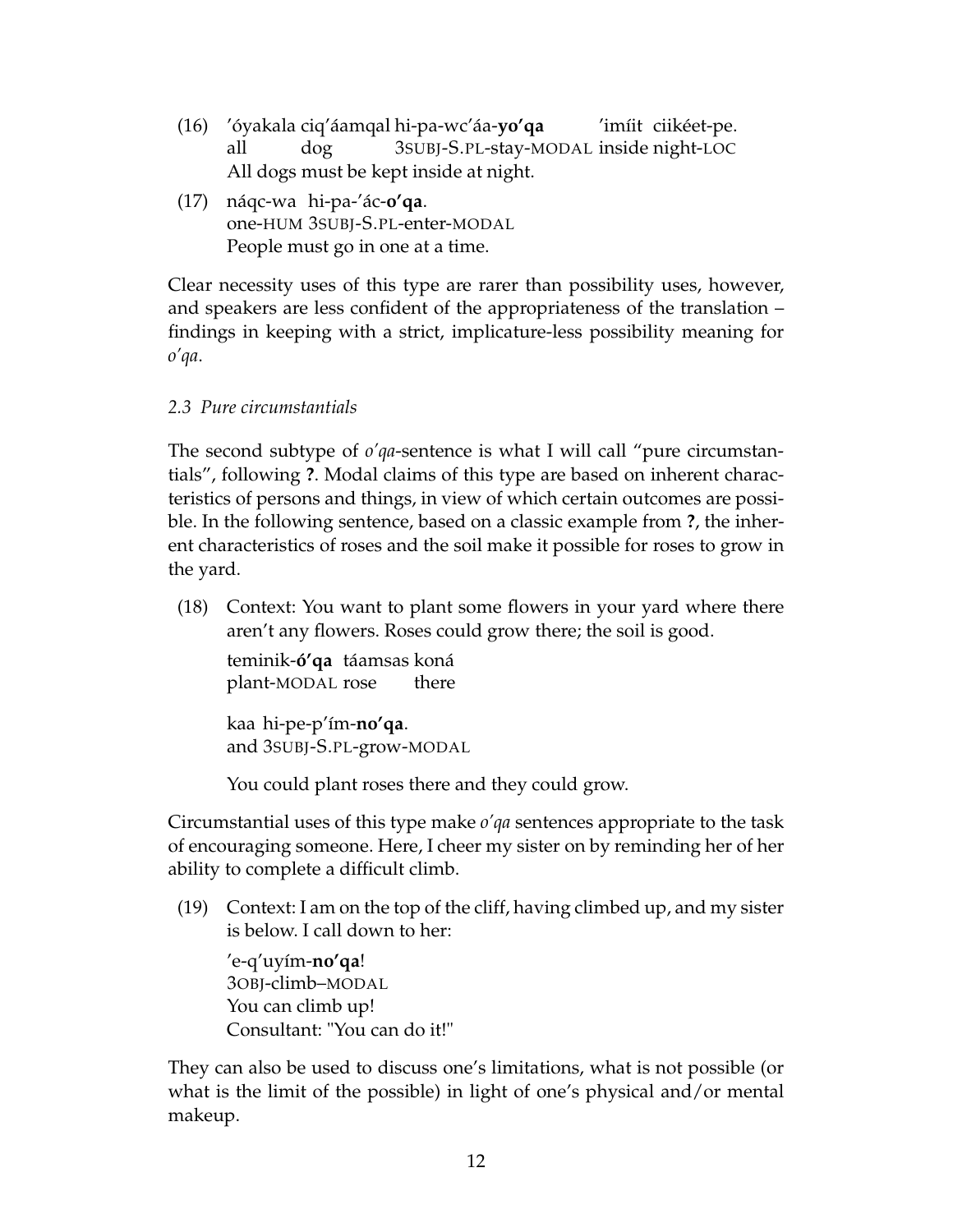(20) Context: a discussion of the size of Whoppers at Burger King hiinaq'i-**yó'qa** kúckuc. finish-MODAL small I can finish a small one.

Just like their counterparts used deontically, pure circumstantial *o'qa*sentences are sometimes provided to translate English necessity claims. Here, in view of the distance to Boise and one's human needs as a traveller, it is a necessity to stop twice. $10$ 

(21) Context: Boise is a 6 hour drive away.

lep-éhem watalq-**ó'qa** 'ee hipt-'áyn two-times stop-MODAL you food-for

ke-m kaa kiy-**ó'qa** REL-2 then go-MODAL Boise-to pásxa-px.

You have to stop twice for food when you go to Boise.

Putative necessity claims from the realm of the pure circumstantials are extremely difficult to elicit using *o'qa*. Speakers generally prefer to translate pure circumstantial *o'qa* sentences using the language of possibility.

### *2.4 Counterfactuals*

Finally, *o'qa*-sentences play an important role in the expression of counterfactual statements and conditionals. In the following case, Orofino did not beat Lapwai; nevertheless, it was possible for them to have done so.

(22) Context: Tournament bracket picture, Figure [2](#page-13-0)

'úuyit-pa beginning-LOC 3SUBJ-O.PL-beat-MODAL Lapwai-OBJ Orofino-ERG hi-naas-his-**nó'qa** lépwei-ne tewéepu-m. In the first (game), Orofino could have beaten Lapwai.

In the following case, we know that certain plants were flowering four days ago. We could have watered them at that time, but we failed to do so.

(23) sapa-wala-**nó'qa** CAUSE-flow-MODAL four-LOC day-LOC lepíti-pe léehey-pe

<span id="page-12-0"></span><sup>&</sup>lt;sup>10</sup>Note that the  $o'qa$  suffix appears twice in this example–once in the main clause, where it is rendered in English with circumstantial *have to*, and once in the *when*-clause, where its contribution is less clear. This may be a case of concordial marking of some type, perhaps akin to sequence of mood or tense. Further investigation is needed on this point. Similar remarks apply to [\(25\)](#page-13-1).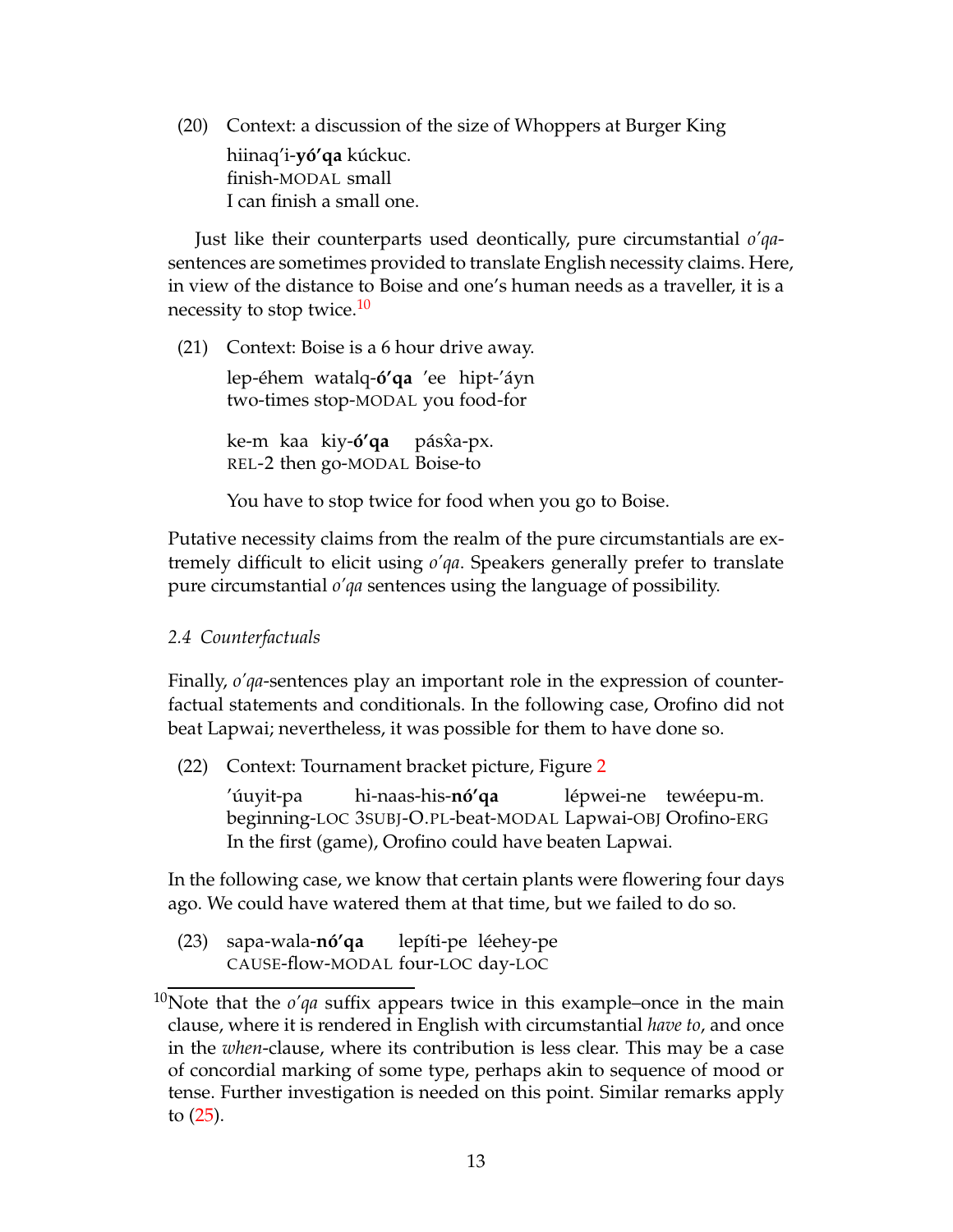

<span id="page-13-0"></span>Figure 2: Tournament brackets

mét′u wéet′u ku′ús pe-kú-0-ye. but not thus S.PL-do-P-REM.PAST

We could have watered them four days ago, but we didn't do so.

Again, consultants also use *o'qa*-sentences to translate claims of counterfactual necessity.

 $(24)$ DEM morning cat-ERG méeywi picpíc-nim páa-p-**o'qa** 3/3-eat-MODAL fish-OBJ cu'yéem-ne

mét'u cúu'yem hi-wa-qá but fish 3SUBJ-be-REC.PAST fridge-LOC yow'íic'ayn-pa.

This morning the cat would have eaten the fish but the fish was in the fridge.

<span id="page-13-1"></span> $(25)$ 1SG 1.day.away go-MODAL 'iin watíisx kiy-**ó'qa**

```
c'alawí
ta'c
watíisx
if
       good
1.day.away
3SUBJ-be-MODAL
                        hi-wak-ó'qa.
```
I would have come yesterday if the weather had been good.

Across all three types of *o'qa*-sentence, possibility uses and translations remain the norm (even restricting our attention to upward entailing environments); yet consultants produce and accept *o'qa*-sentences as translations of English necessity modal claims in upward entailing environments, and vice versa.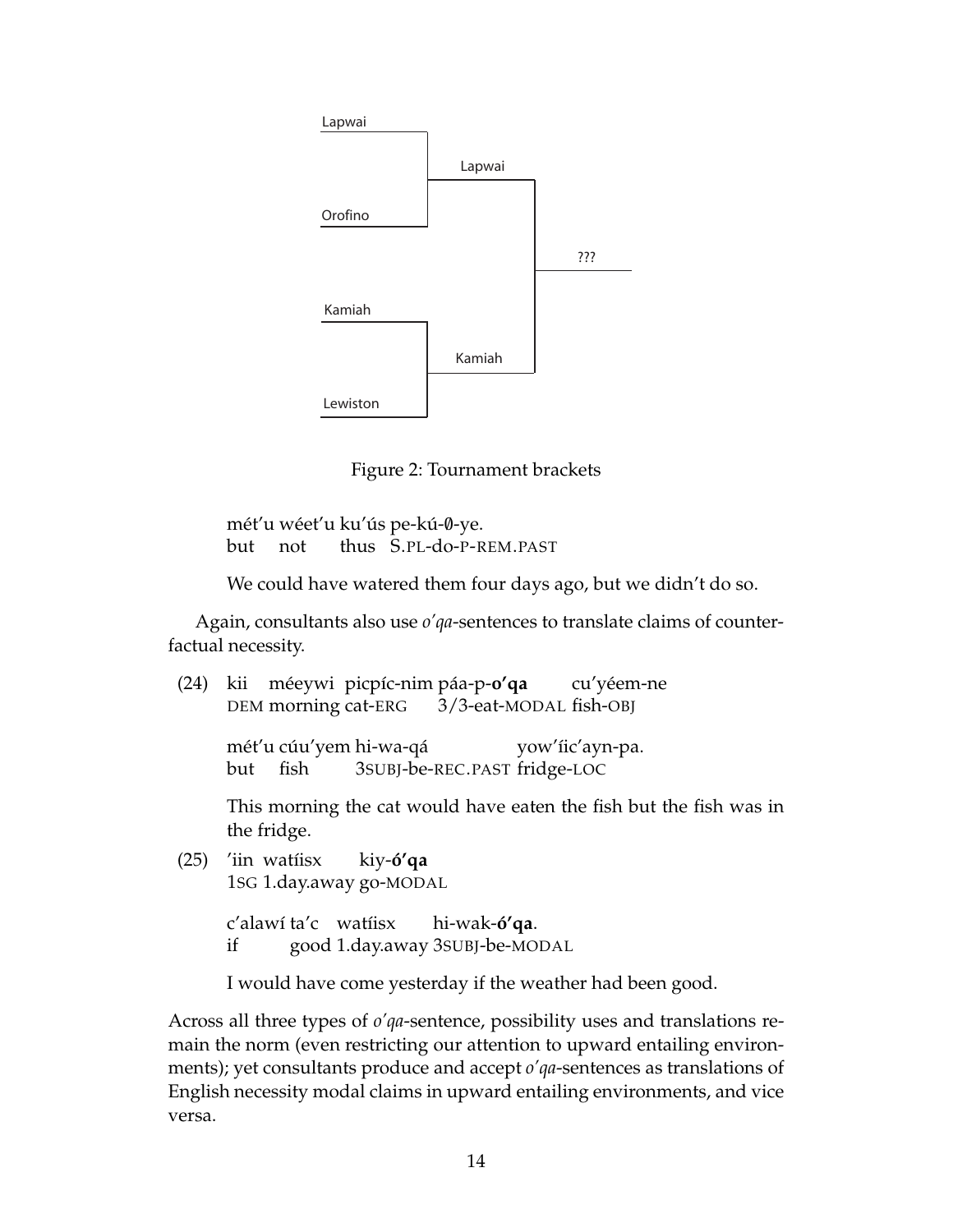#### *2.5 Epistemic modality*

*O'qa*-sentences are systematically *not* volunteered in contexts favoring epistemic claims. In a context where the facts that matter are the pieces of evidence available and the belief states of individuals and groups, consultants volunteer sentences with particles such as:

- (26) a. *pay's* 'maybe'
	- b. *páalwit* 'maybe, perhaps'
	- c. *'éete* 'surely, I guess'
	- d. *ku'(nu) weet* 'dunno whether'

These particles relate to evidence, inference, ignorance and belief. Following are some examples of scenarios that elicit these epistemic particles, but never *o'qa*.

Hearing a knock at the door gives a piece of evidence about what is the case outside. In light of this evidence, the speaker uses the particle *pay's* 'maybe'.

(27) Context: You hear a knock at the door and you think it's Scotty. You say, "That'll be Scotty."

pay's híi-we-s-0 maybe 3SUBJ-be-P-PRES Scotty Scotty. Maybe it's Scotty.

The fact that a dog ran away is consistent with a number of possibilities, described by sentences containing *pay's*. The evidence is consistent with each, but does not decide between them.

(28) ′itúu-wecet yox̂ pit′íin′ hi-nekí-se-0 what-reason DEM girl 3SUBJ-think-IMPERF-PRES ciq'áamqal 'e-wúuy-n-e dog 3GEN-run.away-P-REM.PAST Why does the girl think her dog ran away? a. pay's he-eyéex̂-n-e maybe 3SUBJ-be.hungry-P-REM.PAST Maybe it was hungry b. pay's picpíc-ne pée-twe'-ke'y-k-0-e maybe cat-OBJ 3/3-follow-go-SF-P-REM.PAST Maybe it chased a cat

Particle *páalwit* 'maybe, perhaps' is used under similar conditions. Here a painter uses *páalwit* to suggest that his job may be finished tomorrow.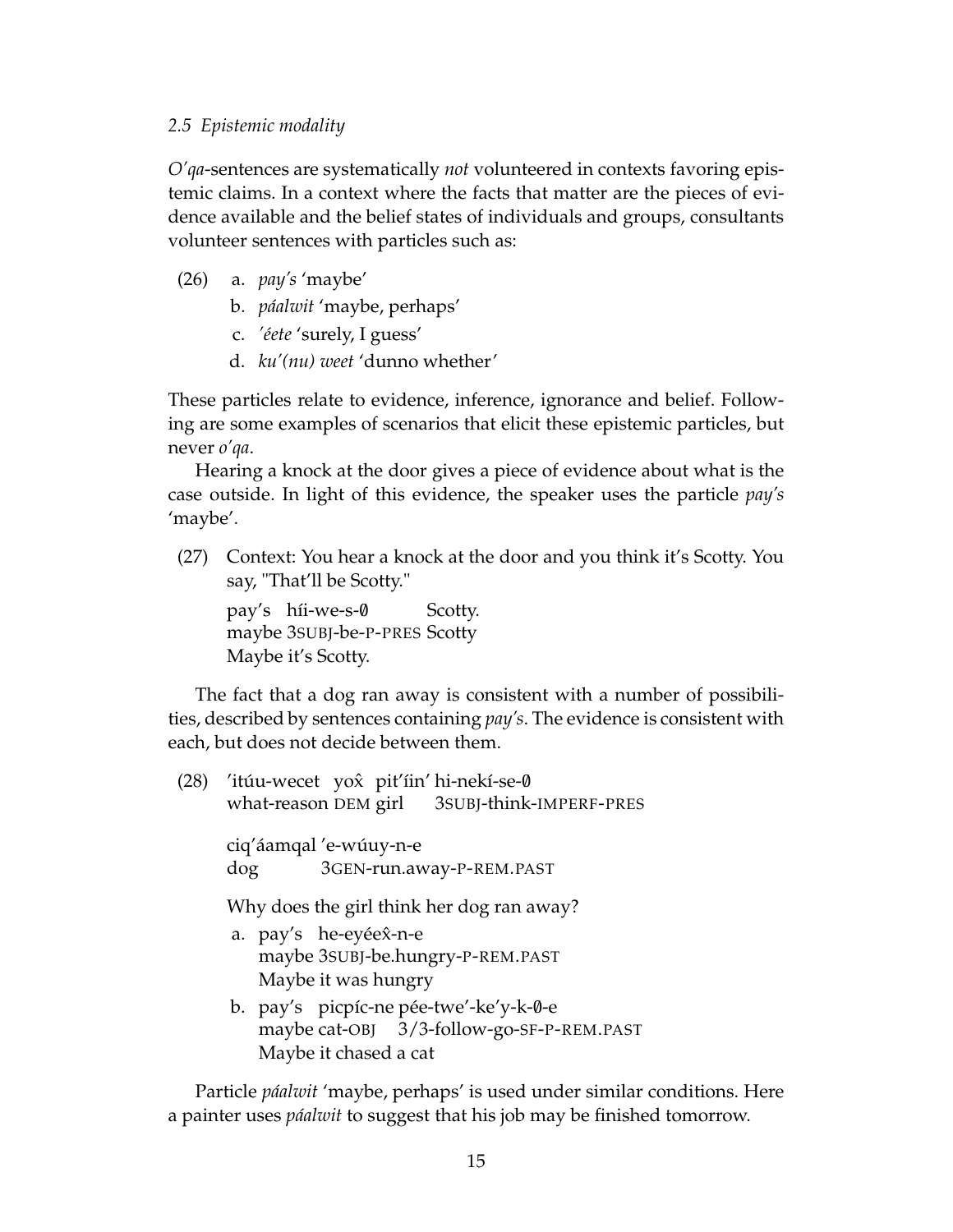(29) Context: a homeowner is conversing with workmen who are painting his house. The owner asks:

```
máwa
pa-híinaq'i-yo'?
when
S.PL-finish-PROSP
When will you be done?
weet
pa-híinaq'i-yo'
Y.N
S.PL-finish-PROSP
DEM
today?
                       kii
taqc?
Will you finish today?
```
A painter replies:

ku'-x DUNNO-1SG when perhaps S.PL-finish-PROSP 1.day.away máwa, páalwit pa-híinaq'i-yo' watíisx. Dunno when, perhaps we will finish tomorrow.

Particle *'éete* 'I guess, surely' is used where an inference is drawn from evidence. The evidence can take a variety of forms. An obscured visual image, peeping through a small space, is evidence of who is outside; it takes an inference to conclude that the one so glimpsed is Scotty.

(30) Context: you are looking through a keyhole.

'éete híi-we-s-0 INFER 3SUBJ-be-P-PRES Scotty Scotty. I guess it's Scotty.

Bones scattered about are evidence of mass suffering. Coyote infers from these clues that many people have died inside the monster's belly.

(31) [From *Coyote and Monster*, **?**, 21] The monster has just swallowed all the people; Coyote was the last. Coyote is walking along inside the monster.

pipís-ne pée-wye-x-n-e. bone-OBJ 3/3-as.one.goes-see-P-REM.PAST He saw bones as he went along.

"'éete hi-pe-wíi-tin'x-n-e INFER 3SUBJ-S.PL-DIST-die-P-REM.PAST many-HUM person 'ilx̂níi-we titóoqan.'' "Surely many people have died."

The compound particle *ku' weet* or *kú'nu weet* 'dunno whether' is used where the evidence is inconclusive regarding a particular possibility. It is made up of *ku'* or *kú'nu*, an ignorance marker, plus yes/no question particle *weet*. In the following case the speaker has no way of knowing the precise timing of the cat's death.

(32) Context: My consultant tells me that her cat was hit by a car in the road. I ask when. She replies: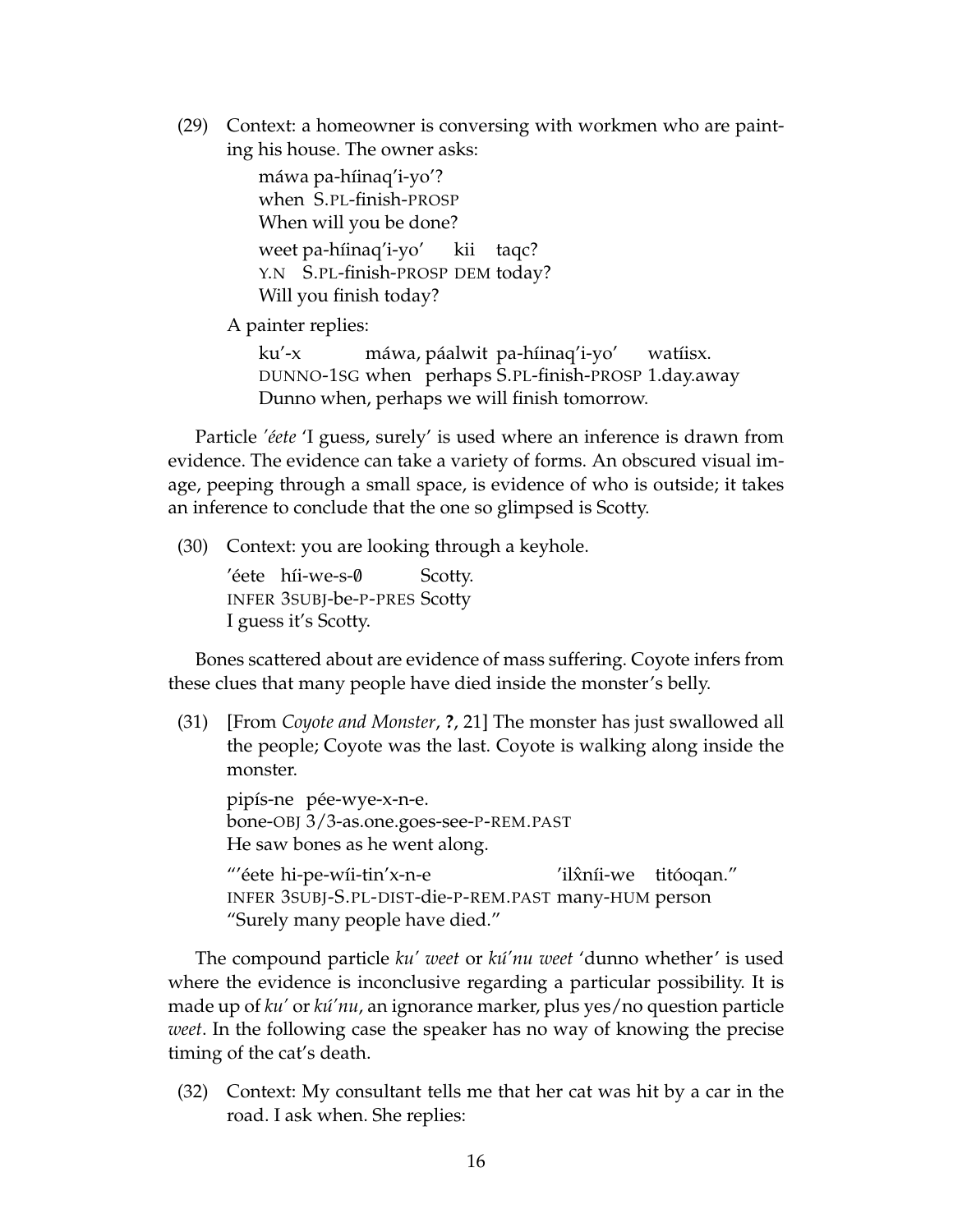kii k'áyk'in. ku' DEM week DUNNO Y.N Monday-LOC weet halx̂páawit-pa. This week. Maybe Monday. / I don't know whether it was Monday.

Political contests are notoriously unpredictable. The speaker uses *kú'nu weet* to make clear that she does not know how the primary contest will turn out.

(33) Context: It is June of 2008. Hillary Clinton and Barack Obama are locked in a drawn-out primary contest.

kú'nu weet pée-his-nu' DUNNO Y.N 3/3-win.over-PROSP Clinton-OBJ Obama-ERG Clinton-ne Obama-nim. Obama might or might not win out over Clinton.

Notably, the means we have just reviewed for expressing epistemic and evidential notions do not include *o'qa*-sentences. This is no accident. When consultants are questioned about *o'qa*-sentences in contexts favoring epistemic modal claims, they offer a correction to a form including an epistemic particle. In the following case, the use of an *o'qa* form without an epistemic particle is judged to make an epistemically unwarranted assertion. The consultant offers a corrected form which includes both *kú'nu weet*, expressing epistemic modality, and *o'qa*, expressing non-epistemic modality.

(34) Context: someone asks me:

Weet picpíc-nim páa-himkasayq-sa-0 Y.N cat-ERG 3/3-like.taste-IMPERF-PRES dog-GEN ciq'áamqal-nim hipt food Does the cat like dog food?

Since I don't have a dog around the house, I don't know the answer to the question. I reply:

- a. # paa-himkasayq-**ó'qa** 3/3-like.taste-MODAL Intended: She could*epistemic* like it. Consultant: "You don't know that for a fact."
- b. kú'nu weet paa-himkasayq-**ó'qa** DUNNO Y.N 3/3-like.taste-MODAL I don't know if she would like it.

In other cases, speakers reject *o'qa* entirely, replacing it with an epistemic particle.

(35) Context: you see the foundation of a house in the grass.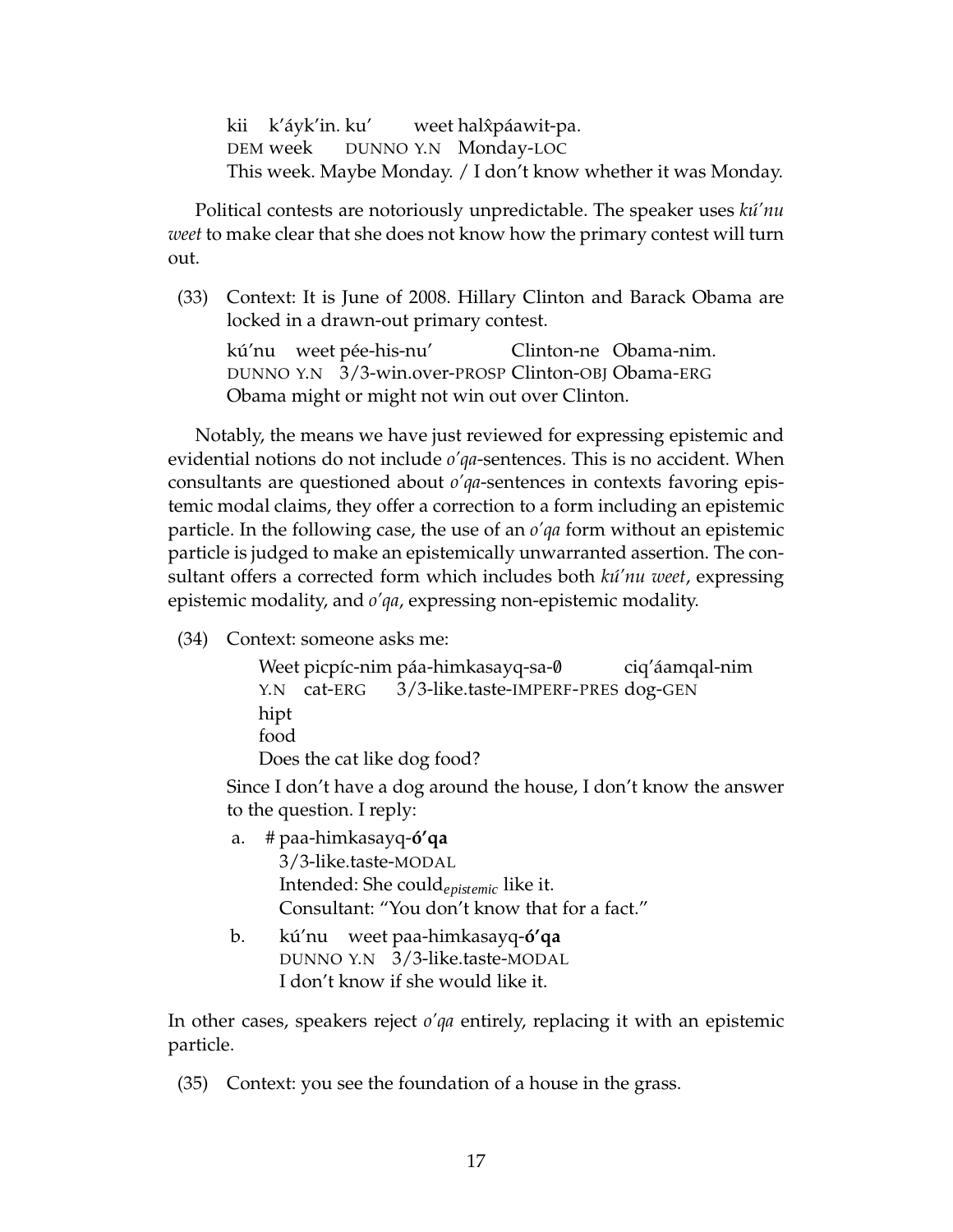- a. # hi-pe-tew'yenik-**ó'qa** 3SUBJ-S.PL-live-MODAL Intended: People could*epistemic* have lived here.
- b. 'éete waqíipa kíne 'iníit hi-wéek-0-e INFER long.ago here house 3SUBJ-be-P-REM.PAST A long time ago there must have been a house here.
- (36) Context: A detective notices a broken window and says: He could have come in through the window!
	- a. 'ipewi-ye'wéet hi-nées-0-n-e: look.for-AGT 3SUBJ-O.PL-say-P-REM.PAST

'éete pay's ha-'ác-0-a INFER maybe 3SUBJ-come.in-P-REM.PAST window-through 'ipneexne's-payí The detective [lit: seeker] told them: Maybe he came in through the window.

b. # ha-'ac-**ó'qa** 3SUBJ-come.in-MODAL window-through 'ipneexne's-payí Intended: He could*epistemic* have come in through the window

These judgments confirm that  $o'qa$  cannot be used as an epistemic modal.<sup>[11](#page-17-0)</sup>

# *2.6 Other non-epistemic modal expressions*

The rigid divide betwen epistemic and non-epistemic modal expressions disqualifies epistemic modals from forming Horn scales with non-epistemic modal *o'qa*. The two groups of quantifiers do not apply to the same domain. What about other non-epistemic modals? Non-epistemic modalities can be expressed in Nez Perce with the help of two additional pieces of closed-class vocabulary: a participial form, and an additional type of verbal suffixation. While current speakers of Nez Perce recognize both forms, neither of these forms is as productive as are verbs in *o'qa*.

The participial modal construction involves a deverbalizing suffix *(n/t)e's* and a copular verb. In an upward entailing context, it prominently expresses a type of circumstantial possibility, perhaps akin to that expressed by English *-able*.

- <span id="page-17-2"></span> $(37)$  paas $\hat{x}$ sunflower 3SUBJ-be-P-PRES eat-PART2 híi-we-s-0 hip-**'és** Sunflowers are edible.
- <span id="page-17-1"></span>(38) tíim'es híi-we-s-/0 book 3SUBJ-be-P-PRES read-PART2 hitéeme-**n'es**

<span id="page-17-0"></span> $11$ It is also possible to show that Nez Perce epistemic modals cannot be used non-epistemically. See **?**, §3.1.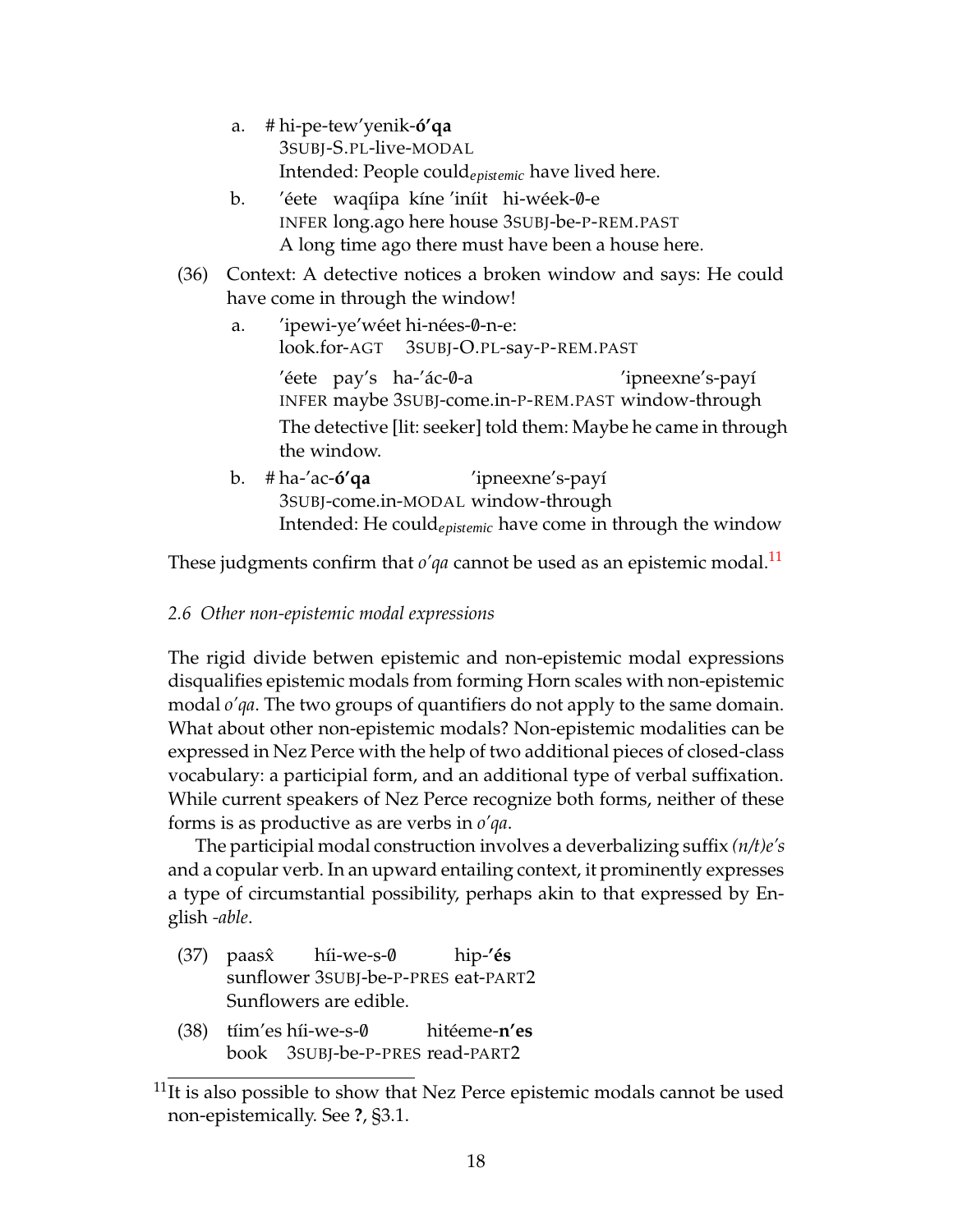The book is readable. The book is legible.

It is also used for teleological modality – the modality of function and design. When  $(38)$  is used this way, consultants prefer a translation with a nonfinite construction: *The book is there to read*. Other examples are translated in a parallel way.

- (39) célli 'u-u-s-/0 jelly 3GEN-be-P-PRES give-PART2 Frances-OBJ 'iníi-**t'es** Frances-ne Her jelly is for giving to Frances.
- $(40)$  hii-we-s- $\emptyset$ 3SUBJ-be-P-PRES 1PL-GEN watch-PART2 not núun-im tak'áy-**n'as** wéet'u hip-**'és** eat-PART2 It's for us to look at, not to eat.

These data suggests two reasons to doubt that the *e's* suffix could form a Horn scale with *o'qa*. First is the fact that *e's* appears to express possibility (as is especially clear in [\(37\)](#page-17-2) and [\(38\)](#page-17-1)), suggesting it is not logically stronger than *o'qa*. Second is the question of modal flavor. If the two modal suffixes are specialized for non-overlapping subtypes of circumstantial modality, this will disqualify them from forming a scale. And indeed it seems that these modals may well be specialized in this way: teleological modality is never expressed with *o'qa*, and deontic and counterfactual modalities are never expressed with *e's*. For the types of (pure) circumstantial modality expressed either with *o'qa* or with *e's*, consultants' translations are consistently distinct: *e's* forms are translated with *-able* adjectives, and *o'qa* forms are not. If this reveals a subtle but real distinction among subflavors of circumstantial modality, it is safe to count the participial modal construction out of the picture for scale formation.

The final closed-class modal element is a verbal suffix, *'axˆ*, which is not productive among today's Nez Perce speakers. This limits the degree to which it is possible to probe the fine semantics of this suffix. It is nevertheless interesting to note that those speakers with judgments about *'axˆ* consider it essentially equivalent to *o'qa* in meaning; and it appears that this equivalence might have held for several generations. **?**, 114, discussing counterfactual expressions, remarks that *o'qa* and *'axˆ* are interchangable. In **?**'s 1914 bible portions, modal statements expressed with *'axˆ* are sometimes footnoted with alternative, *o'qa* forms. In [\(41\)](#page-18-0) we see this interchangability for an expression of ability; [\(42\)](#page-19-0) shows the same interchangability in a counterfactual context.

<span id="page-18-0"></span>(41) kaa hi-pe-timiyuu-n-e and 3SUBJ-S.PL-think-P-REM.PAST

> ku'nen mana Jesus-na poo-pciyaw'-can-'axˆ DUNNO how Jesus-OBJ 3/3-kill-IMPERF-MOD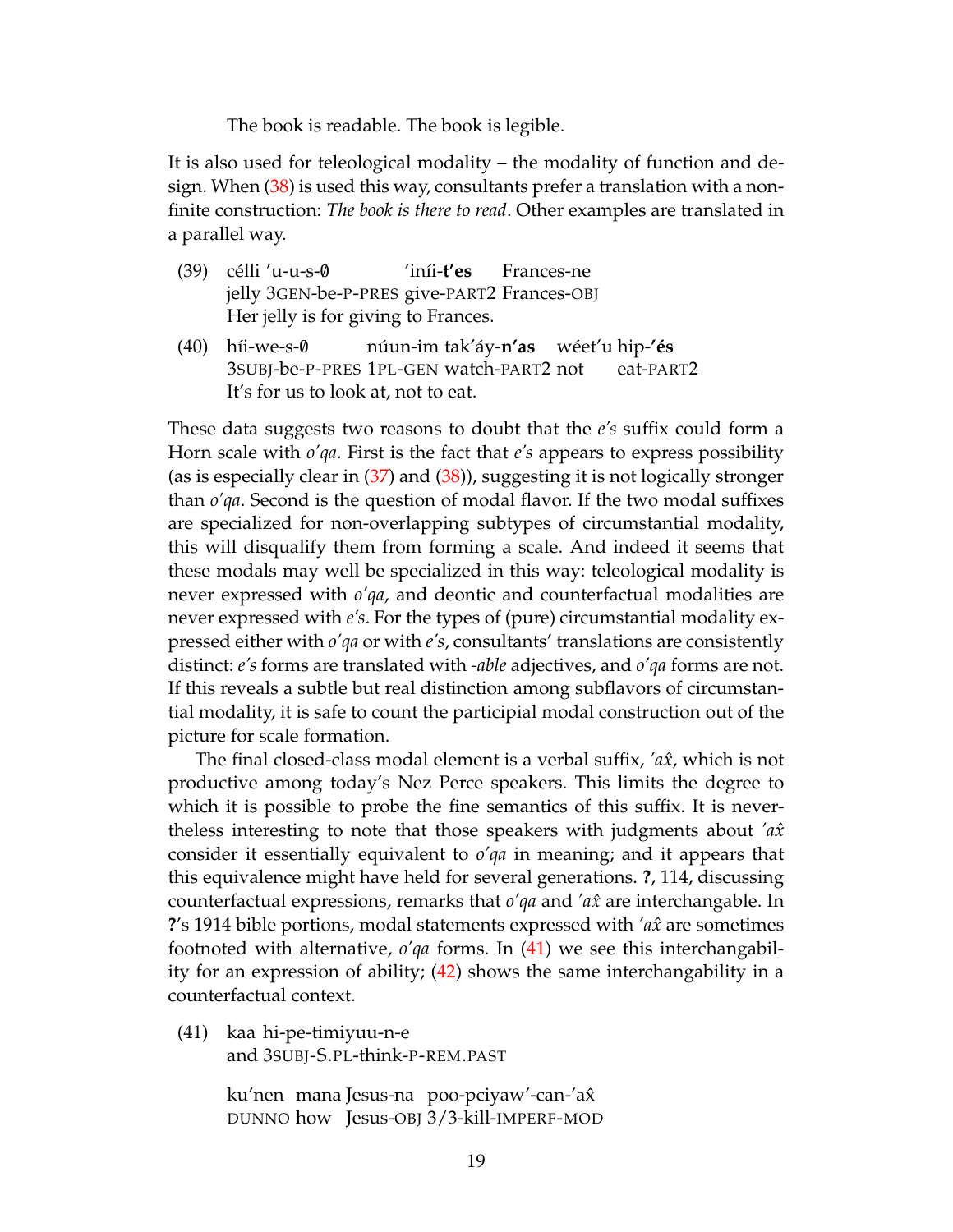('a-p-oopciyaw'-**no'qa**) (3OBJ-S.PL-kill-MODAL)

And they conspired as to how they might destroy Jesus. (Matthew 12:14; **?**, 60)

<span id="page-19-0"></span>(42) 'etke ku'-pem for DUNNO-2PL 2PL true-EMPH 3OBJ-S.PL-believe-PART1-MOD 'eetx 'ikuuyn-u 'e-pe-mic'kuynek-**t-aaxˆ**

('a-pa-mic'kuynak-**o'qa**) (3OBJ-S.PL-believe-MODAL) Moses-OBJ Moses-na,

kawa 'inen-k'e pay's pe-mic'kuynek-**ta-m-xˆ** then me-too maybe S.PL-believe-PART1-CISLOC-MOD

(pa-mic'kuynak-**o'komqa**) (S.PL-believe-MODAL.CISLOC)

For had ye believed Moses, ye would have believed me (John 5:46; **?**, 57)

If *o'qa* and *'axˆ* formed a scale, we would not expect this interchangability. What we might expect instead is not found – there do not appear to be any systematic differences in the use of *o'qa* between those speakers who retain the *'axˆ* modal suffix and those who do not. This suggests that the grammar containing *'axˆ* and the grammar lacking it do not differ concerning the membership of *o'qa* in a Horn scale. Our last contender, like the expressions before it, does not occupy a position of logical strength or weakness with respect to the *o'qa* modal quantifier.

The conclusion: *o'qa* is a quantifier without a scale.

# **3 Non-upward-entailing environments**

In a non-upward-entailing environment, possibility modals are not weaker than necessity modals. This means that they do not trigger the scalar implicature found in upward entailing environments in a language like English. We expect, then, that in non-upward-entailing environments, *o'qa* should behave *exactly akin* to a possibility modal of English. And this is just what we do in fact find. We find it across all such environments it has been possible to test with Nez Perce speakers: in the scope of negation, in the restriction of universal quantifiers, and in the antecedent of conditionals.

### *3.1 Negation*

Sentential negation is expressed in Nez Perce by a particle, *wéet'u*, which always appears to the left of the verb.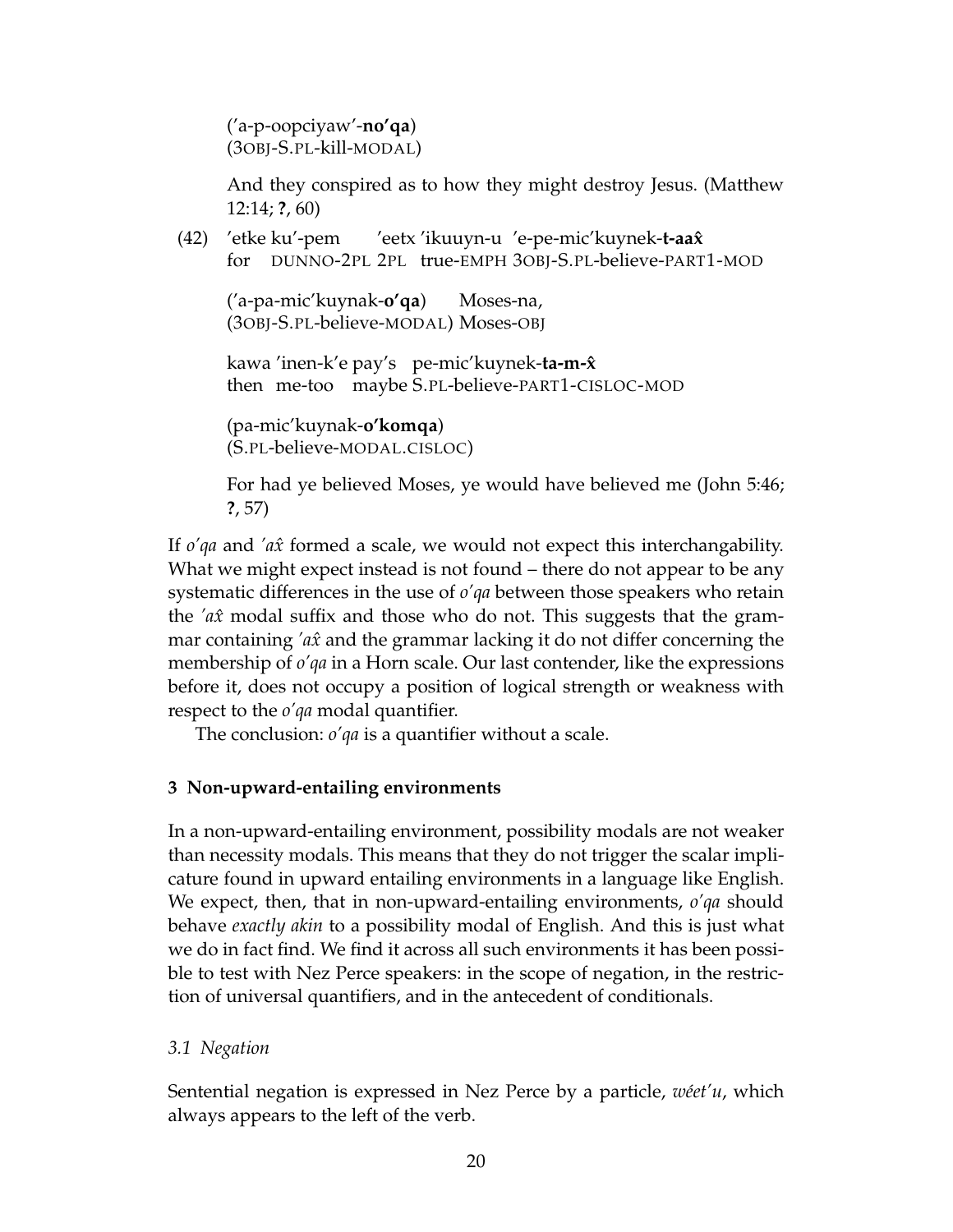- (43) a. 'inpeew'etúu-nm ('íin-e) police-ERG (1SG-OBJ) not wéet'u hi-pa-'yaax-ˆ **nó'qa** 3SUBJ-S.PL-find-MODAL The police could never find me.
	- b. \* 'inpeew'etúu-nm hi-pa-'yaax̂-**nó'qa** police-ERG 3SUBJ-S.PL-find-MODAL not wéet'u
- (44) a. wéet'u 'e-sukí-se-/0 not 3OBJ-recognize-IMPERF-PRES DEM-OBJ ko-nyá I don't recognize that one.
	- b.  $*$  'e-sukí-se- $\emptyset$ 3OBJ-recognize-IMPERF-PRES not wéet'u ko-nyá DEM-OBJ

The scope of negation is the material to its right. We see this in patterns of negative polarity item (NPI) licensing. Nez Perce is a language where the same series of indefinite pronouns is used across NPI and question environments. In [\(45a\)](#page-20-0), where the indefinite pronoun (or "*wh*-word") appears to the right of negation, it can be used as an NPI. In  $(45b)$ , where the pronoun appears to the left of negation, it cannot be so used.

- <span id="page-20-1"></span><span id="page-20-0"></span>(45) a. wéet'u **'itúu-ne** 'aa-p-sá-qa not what-OBJ 3OBJ-eat-IMPERF-REC.PAST I didn't eat anything
	- b. \* **'itúu-ne** wéet'u 'aa-p-sá-qa what-OBJ not 3OBJ-eat-IMPERF-REC.PAST intended: as above

If the structural relation required for NPI licensing is c-command, then such patterns suggest that linear order corresponds to structural height in Nez Perce, at least so far as negation is concerned.<sup>[12](#page-20-2)</sup>

The semantic intuitions of speakers concerning negated *o'qa* sentences are unambiguous. Such sentences have only  $\neg \Diamond$  (not-possible) readings. A good way to elicit negated *o'qa* sentences is to ask for negated possibility claims. The examples below were elicited via translation prompts in this way.

(46) Context: the referee is talking to an injured player.

tamáalwit-wecet wéet'u 'ee xeeleewi- ˆ **yó'qa** rule-reason NEG you play-MODAL

'étke because hurt k′omáy′c ′ee wee-s-0 you be-P-PRES arm 'áatim.

<span id="page-20-2"></span><sup>12</sup>Patterns of this type can also be found English, as discussed by **?** in connection with the proposal of **?**. According to Kayne, linear precedence in fact maps quite generally onto asymmetric c-command.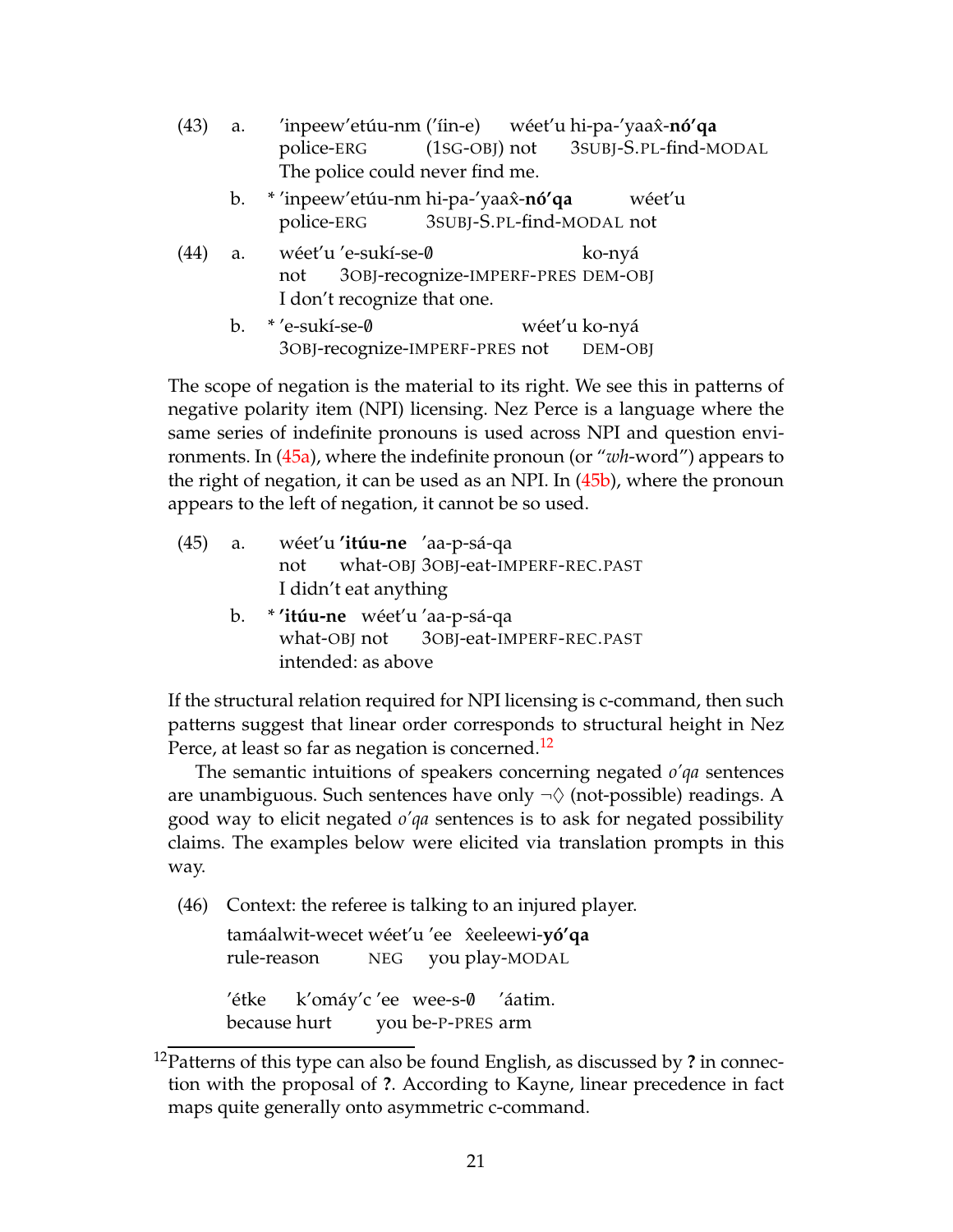According to the rules, you can't play, because your arm is injured.

(47) wéet'u kíye kíne pa-w'cáa-**yo'qa**, not we here S.PL-stay-MODAL

> kíye ciklíi-six-0. we go.home-IMPERF.PL-PRES

We can't stay here, we are going home.

Negation does not permit scope ambiguity with respect to the *o'qa* modal: speakers firmly reject  $\Diamond \neg$  (possible-not) and logically equivalent  $\neg \Box$  (notnecessary) translations of negated *o'qa* sentences, and reject *o'qa* sentences when presented with  $\Diamond \neg$  or  $\neg \Box$  scenarios as elicitation prompts.

- (48) Wéet'u máwa hi-pa-'yáax̂-**no'qa** not when 3SUBJ-S.PL-find-MODAL police-ERG 'inpeew'etúu-nm
	- a. The police would never find me
	- b. # It's possible that the police won't ever find me.
- <span id="page-21-1"></span>(49) Context: you are explaining to someone who thinks they have to leave that they are not in fact required to do so. It's not necessary for them to leave.

# wéet'u 'ee kiy-**ó'qa** not you go-MODAL Consultant: "That's a different conversation, not this one. You're just saying *wéet'u 'ee kiyó'qa*, 'you can't go."'

<span id="page-21-2"></span>(50) Context: I tell someone my number and I see that they are trying to remember it. I say, "You don't have to remember it, here's my card."

# wéet'u 'ee timiipni-**yó'qa** not you remember-MODAL

Consultant: "You're just saying, 'you wouldn't remember."'

Speakers use a variety of means to approximate the meanings that these negated *o'qa* sentences lack,  $\Diamond \neg$  and  $\neg \Box$ . We return to their choices in section [4.](#page-24-0) Let me emphasize in advance that one logically possible choice of paraphrase – indeed the most obvious one – will *not* figure among the strategies to be reviewed. Given that negation *must scope over the verb* in Nez Perce, it is not possible to arrive at  $\Diamond$  interpretations via scopal rearrangements. It is for this reason that we are forced to conclude that Nez Perce does not permit exact translations of English simple necessity statements.<sup>[13](#page-21-0)</sup>

<span id="page-21-0"></span> $13$ Restrictions on the scope of negation may in general engender differences in expressive power across languages. See **?** for a demonstration of similar facts in the modal-aspectual system of Yaqui.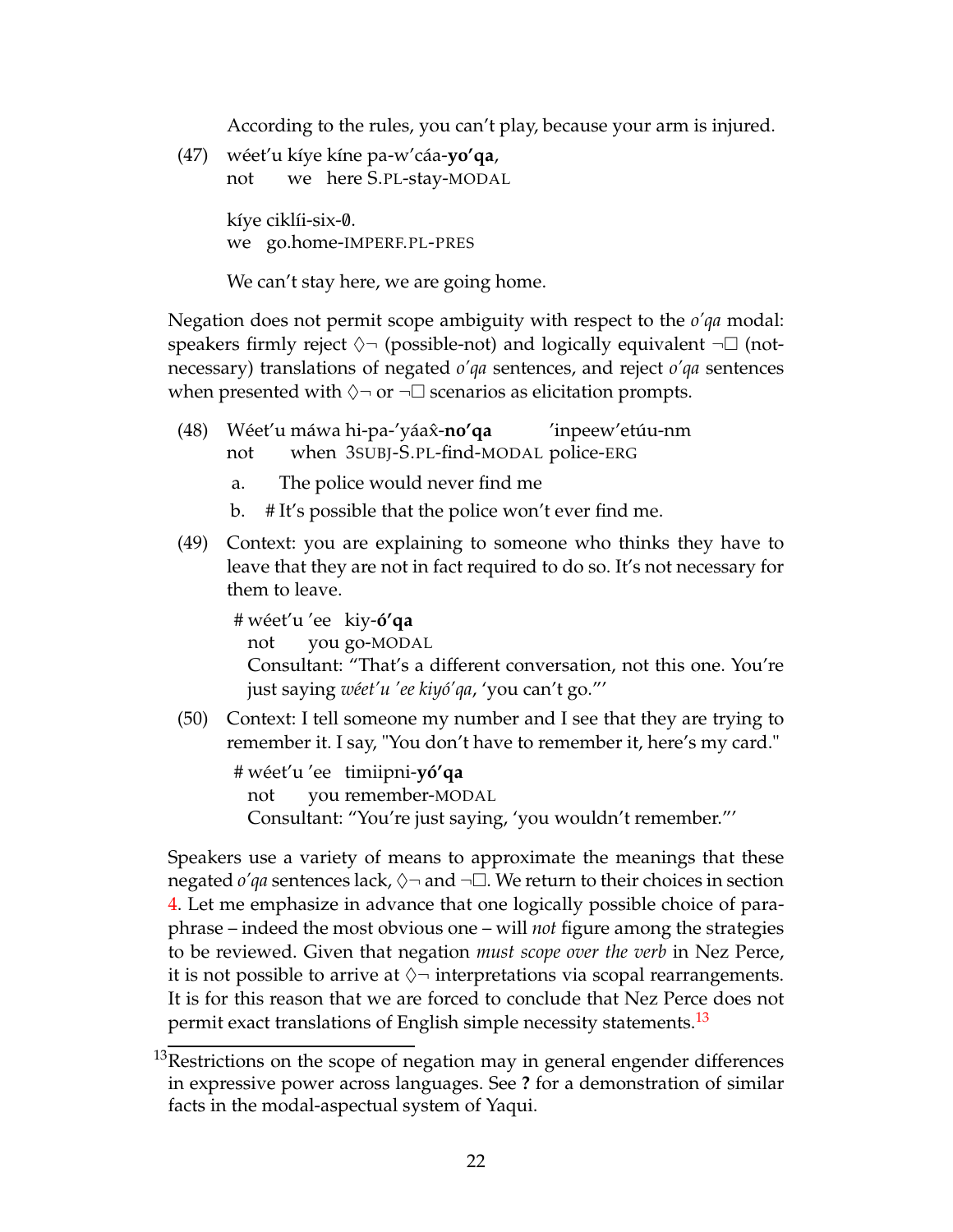### *3.2 Restrictions of universals*

Universal quantifiers are downward entailing with respect to their restriction. Existential quantifiers are upward entailing with respect to their restriction. We expect, therefore, that *o'qa* can be translated with an English necessity modal when in the restriction of an existential quantifier, but not when in the restriction of a universal quantifier. This is what we find. Our first example, involving existential quantifier *'iléxni* 'a lot', is repeated from above.

(51) Context: I am watching people clean out a cooler and throw away various things.

hi-wqíi-cix-0 3SUBJ-throw.away-IMPERF.PL-PRES a.lot food ′iléx̂ni hipt

ke yoxˆ hi-pá-ap-**o'qa** REL DEM 3SUBJ-S.PL-eat-MODAL

- a. They are throwing away a lot of food that they could eat.
- b. They are throwing away a lot of food that they should eat.

When we change the quantifier to a universal, the necessity translation is no longer acceptable.

<span id="page-22-0"></span>(52) Context: I am watching people clean out a cooler and throw away various things.

hi-wqíi-cix-/0 3SUBJ-throw.away-IMPERF.PL-PRES all 'óykala hipt food

ke yoxˆ hi-pá-ap-**o'qa** REL DEM 3SUBJ-S.PL-eat-MODAL

- a. They are throwing away all the food that they could eat. They are throwing away all their food.
- b. # They are throwing away all the food that they should eat (but keeping some junk food).

In this case the suggested possibility and necessity translations differ in the degree to which they suggest deontic modality. Importantly, speakers do not correct translations like [\(52b](#page-22-0)) to highlight non-deontic modality; they reject them. The problem is not modal flavor, but modal force.

The pattern recurs with *o'qa* in the restriction of the bare universal quantifier *'óykala* 'everything, all' and in free relatives with universal force.

(53)  $^{\prime}$ e-hitéeme- $\emptyset$ 3OBJ-read-IMPER everything-OBJ REL-2SG 3OBJ-read-MODAL 'óykala-na ke-m 'a-hitáama-**no'qa**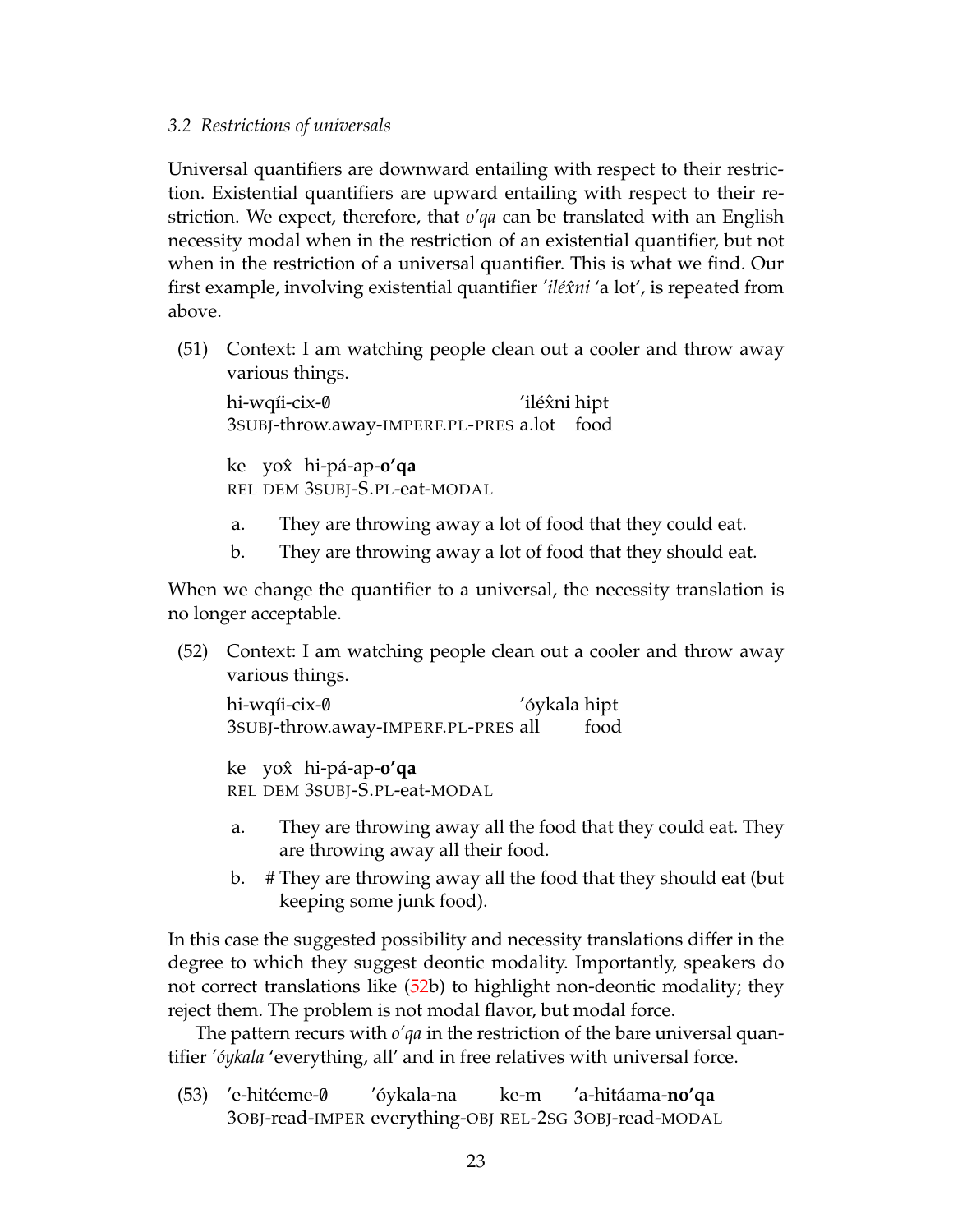- a. Read everything you can read!
- b. # Read everything you should read! / Read everything you are supposed to read!
- <span id="page-23-2"></span>(54) ke-m REL-2SG what you do-MODAL I 'itúu 'iim kiy-**ó'qa** 'iin wáaqo' kúu-0-ye already do-P-REM.PAST
	- a. Whatever you can do, I already did.
	- b. # Whatever you have to do, I already did.

Speakers once again fall back on a variety of periphrastic means to convey meanings akin to simple necessity in such contexts. In a downward entailing environment, *o'qa* is compatible with a strict possibility reading only.

### *3.3 Conditional antecedents*

A third environment in which *o'qa* sentences behave strictly like possibility claims is in the antecedent of conditionals. Conditionals in Nez Perce are expressed via an adjunct clause headed by *c'alawí* 'if'.

(55) Context: I am giving instructions to a catsitter.

c'alawí pícpic he-eyéeq-ce-0, if cat 3SUBJ-be.hungry-IMPERF-PRES, 3OBJ-feed-IMPER 'e-kíiwyex-0 If the cat is hungry, feed it!

(56) Context: The light is fixed.

c'alawí wéet'u Angel-nim páa-lawlimq-0-a if not Angel-ERG 3/3-fix-P-REM.PAST light-OBJ 'ilaká'wit-ne

kú'nu 'isíi-nm páa-lawlimq-0-a DUNNO who-ERG 3/3-fix-P-REM.PAST

If Angel didn't fix the light, someone else (I dunno who) did.

Consequents of conditionals are upward entailing. Antecedents of con-ditionals are not.<sup>[14](#page-23-0)</sup> This difference in upward entailingness corresponds to a striking asymmetry in the acceptability of necessity translations for *o'qa*. In [\(57\)](#page-23-1), *o'qa* appears in the consequent of the conditional, and is felt to appropriately translate English *needs to*.

<span id="page-23-1"></span>(57) c'alawí wéeyuxˆ 'u-u-s-/0 if leg 3GEN-be-P-PRES injured k'omáy'c,

<span id="page-23-0"></span> $14$ The monotonicity of conditional antecedents is a matter of some delicacy. On the non-monotonic view, see **?**, **?**; on the downward entailing view, see **?**, von **?**.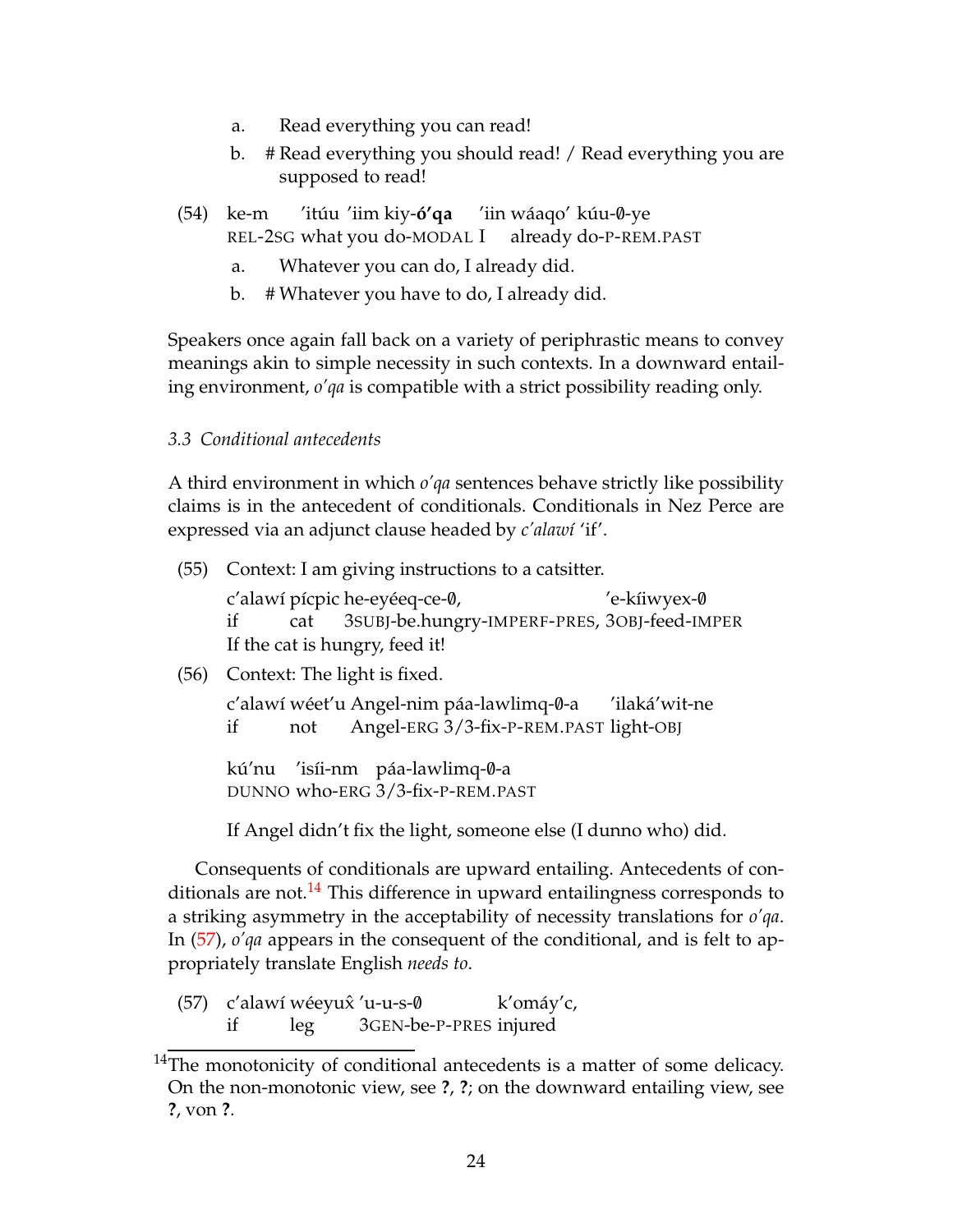saykiptaw'atóo-nm háamti'c páa-x-**no'qa** doctor-ERG quickly 3/3-see-MODAL

If he has an injured leg, the doctor needs to see him right away

But when this same clause is found in the antecedent of a conditional, the necessity translation is ruled out.

(58) c'alawí saykiptaw'atóo-nm háamti'c páa-x-**no'qa**, if doctor-ERG quickly 3/3-see-MODAL

> simíinikem-x hi-kiy-**ó'qa** Lewiston-to 3SUBJ-go-MODAL

- <span id="page-24-2"></span>a. If the doctor can see him in a hurry, then he should head over to Lewiston
- b. # If the doctor needs to see him in a hurry, then he should head over to Lewiston

The pattern is quite general: consultants reject *o'qa* sentences translating necessity modals in conditional antecedents.

- <span id="page-24-1"></span>(59) c'alawí 'ac-**ó'qa**, if enter-MODAL then enter-PROSP kaa 'ac-ó'
	- a. If I can go in, I will go in.
	- b. # If I have to go in, I will go in.
- <span id="page-24-3"></span>(60) Prompt: If I have to call the doctor, I will.

# c'alawi 'a-múu-**no'qa** if 3OBJ-call-MODAL doctor-OBJ saykiptaw'atóo-na,

kaa 'e-múu-nu' then 3OBJ-call-PROSP

Consultant: "You could say that, but I don't know how you would say that to mean if you *needed* the doctor... you're just saying that if I could call the doctor, I would."

Outside of upward entailing environments, translation of *o'qa* with necessity modals is ruled out.

### <span id="page-24-0"></span>**4 Talking about necessity**

In a non-upward-entailing environment, how do you talk about those varieties of necessity that correspond to the possibility modal *o'qa*? In an upward entailing environment, how do you make clear a distinction between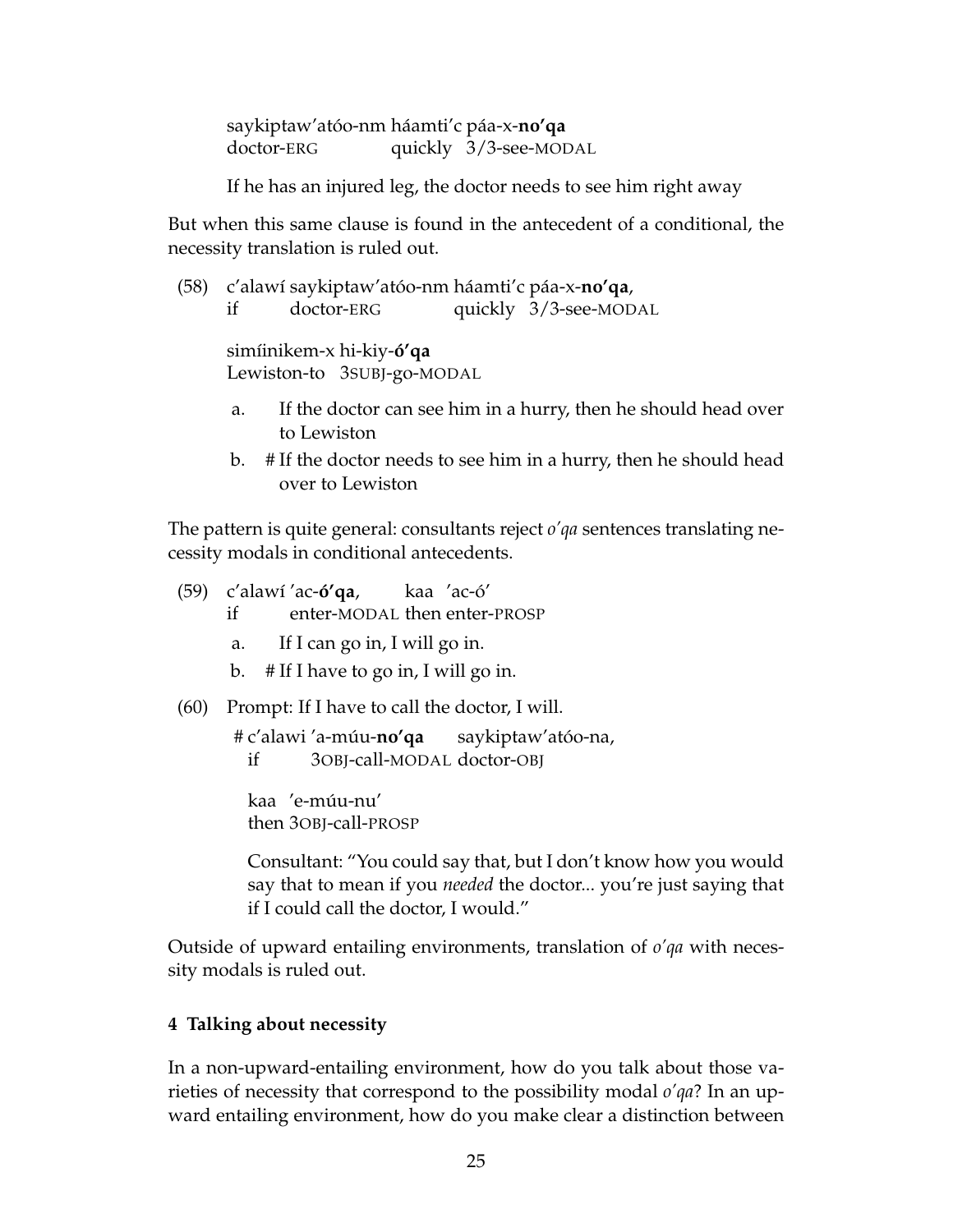possibility of the type *o'qa* expresses, and the corresponding flavor of necessity? The latter question is similar to what could be asked of any of a number of contrasts which are grammatically encoded in one language but not in another. It is akin to asking how, in English, you make clear to your addressee whether or not you are intimates (a distinction grammatically encoded in languages such as French), or how, in English, you make clear to your addressee whether you intend a modal claim to be epistemic or nonepistemic (a distinction grammatically encoded in Nez Perce). These are all questions which spring from a concern for the *translatability* of one language into another.

In practical terms, the answer to such questions is always the same: speakers rephrase, they paraphrase, they make do. On a theoretical level, what is of central concern is *how accurately* periphrastic means are able to communicate a meaning that the grammar does not especially encode. For translators, this is the question of *equivalence*. [15](#page-25-0) Philosophers concerned with equivalence have argued for a long time about whether, and to what degree, languages necessarily provide for fully equivalent translation.<sup>[16](#page-25-1)</sup> A strong view on the question was advanced by Jerry Katz (**?**, **?**) as the *Translatability Thesis*:

For any pair of natural languages and for any sentence *S* in one and any sense  $\sigma$  of *S*, there is at least one sentence *S'* in the other language such that  $\sigma$  is a sense of S'.

Katz's thesis leads us to expect that any language will have a sentence *S* ′ which counts among its meanings the proposition expressed by English *You don't have to go* or *If I have to go, I will*. Looking at the various turns of phrase speakers substitute for *o'qa* in such sentences, we will see that it is far from apparent that this is so. A finding of this work is therefore that the Translatability Thesis is unlikely to be maintainable in its strongest form. Indeed, this is a conclusion also reached by **?** and **?** (in the same volume as **?**), by **?** in a survey of work on translation, and by von **?** in work on semantic universals. This body of work amounts to an unambiguous assault on the Jakobsonian view of *expressive equivalence* as a language universal.

<span id="page-25-1"></span><span id="page-25-0"></span>What we will see most strikingly is that there is no one single magic solution for talking about simple necessity in Nez Perce. Speakers come up with paraphrases of all sorts. Consultants usually feel that these paraphrases "explain the meaning" intended by an English simple necessity statement, though it will be clear that the match-up with the intended necessity meanings is never quite perfect. Many instances of this imperfect match share a common characteristic: speakers choose to tamper with the flavor of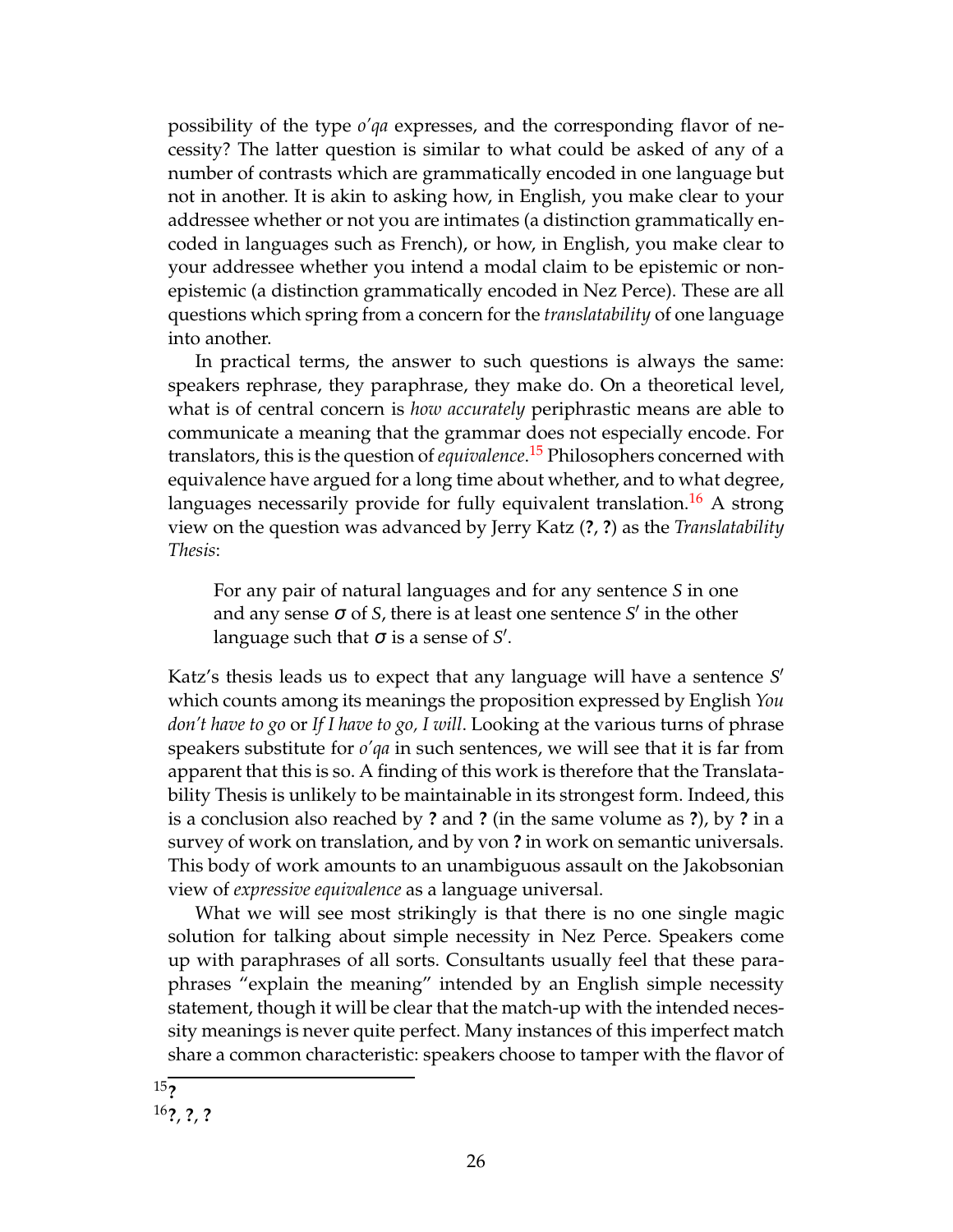modality in question, or with other aspects of sentential force and meaning, in order to take advantage of a lexical item whose semantics achieves or approximates a meaning of necessity.

The paraphrases provided by my consultants can be sorted into at least four major categories: (simulated) speech acts, indicative sentences, causatives, and paraphrase as possibility. I do not propose that this typology exhausts the range of devices speakers could potentially come up with to make their message clear, but reviewing it casts light on the range of variation in techniques they sometimes try.

#### *4.1 (Simulated) speech acts*

I group under the category of *(simulated) speech acts* several substrategies which involve rephrasing the necessity claim as though it has been proposed or ordered. In the simplest case, speakers use imperatives (and thus *actual* speech acts) to convey something akin to simple deontic necessity.

(61) Prompt: A bathroom sign: Everyone must wash their hands.

'óykalo, wapa'áya-kitx 'ípsus everyone wash-IMPER.PL hand Everyone, wash your hands!

(62) Prompt: You have to eat the meat.

nukú-ne 'e-híp-x meat-OBJ 3OBJ-eat-IMPER Eat the meat!

Whether imperative sentences themselves rest on a semantics of necessity is a question I will not attempt to answer here.<sup>[17](#page-26-0)</sup> What is clear is that the imperative paraphrases consultants sometimes give for necessity modals are *commands to action* in ways that the necessity statements they purport to translate need not be. This may be a case where speakers choose a construction with a necessity meaning at the cost of significant tampering with other aspects of what is requested by the prompt.

In other cases, imperatives are used for *simulated* speech acts.[18](#page-26-1) Speakers rely on this strategy in the following two examples from non-upwardentailing contexts – a universal free relative restrictor, and a conditional antecedent.

<sup>17</sup>Some relevant discussion can be found in **?**.

<span id="page-26-1"></span><span id="page-26-0"></span><sup>&</sup>lt;sup>18</sup>This strategy is made considerably more flexible with the help of what appear to be embedded (non-quoted) imperatives, of which [\(63\)](#page-27-0) is likely an example. True embedding of imperative clauses is a phenomenon that, while rare, does appear to be attested in a number of other languages: see **?** on Slovenian, **?** on Old Icelandic, **?** on Korean, **?** on (dialects of) English.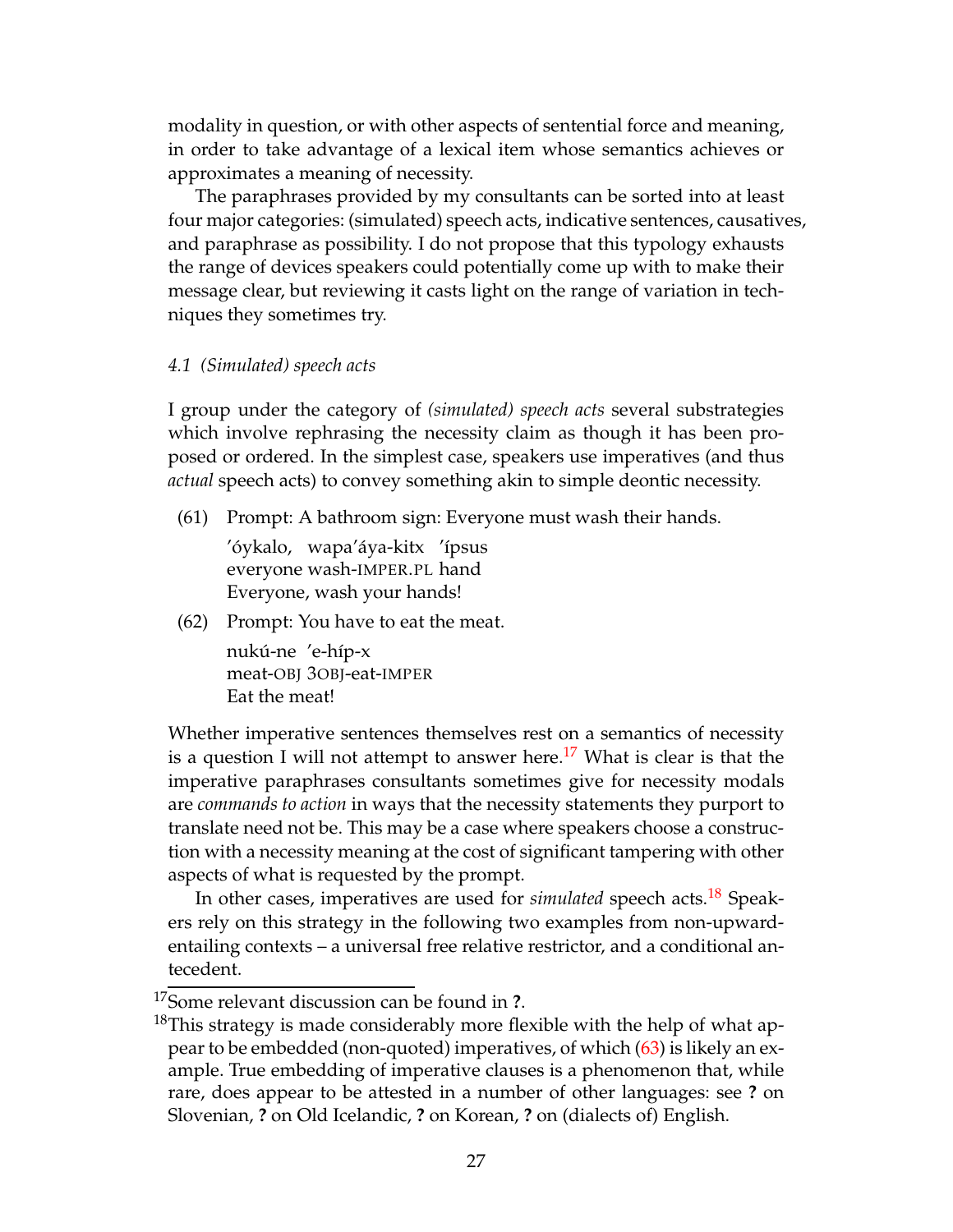<span id="page-27-0"></span>(63) ke-m 'isíi-nm hi-hí-n-e REL-2SG who-ERG 3SUBJ-say-P-REM.PAST thus do-IMPER ku'ús ku-y 'iin wáaqo' kúu-0-ye I already do-P-REM.PAST Whatever you have to do, I already did.  $(cf. (54))$  $(cf. (54))$  $(cf. (54))$ lit. Whatever anyone said to you, Do thus!, I already did. (64) c'alawí tamáalwit hi-hí-ce-0 if rule 3SUBJ-say-IMPERF-PRES enter-CISLOC.IMPER 'áac-im, kaa 'aac-ó' then enter-PROSP If I have to go in, I will. (cf.  $(59)$ ) lit. If the rule says, Enter!, then I will enter.

In another downward entailing context, the scope of negation, a consultant used a negated speech verb construction not involving an imperative. In this case a doctor is talking to his patient.

(65) Prompt: You can stay in bed, but you don't have to.

'imee-nik-**ó'qa** 2SG.REFL-lay.down-MODAL but mét′u wéet′u ′ee hí-ce-0 not you tell-IMPERF-PRES

kúnk'u 'ee 'imee-nik-**ó'qa** always you 2SG.REFL-lay.down-MODAL

You could lay down, but I'm not telling you you could stay in bed all the time.

In this case, the doctor points out that he has not made a certain claim: no permission has been granted to the patient to stay in bed all the time. He contrasts his actual speech act with an alternative.

#### *4.2 Indicative paraphrase*

A second popular strategy involves rephrasing with an indicative sentence. This is sometimes a simple present tense sentence, as in the following cases.

(66) Prompt: We can't stay here; we have to go home.

wéet'u kíye kíne pa-wc'áa-**yo'qa**. not we here S.PL-stay-MODAL

kíye ciklíi-six-0. we go.home-IMPERF.PL-PRES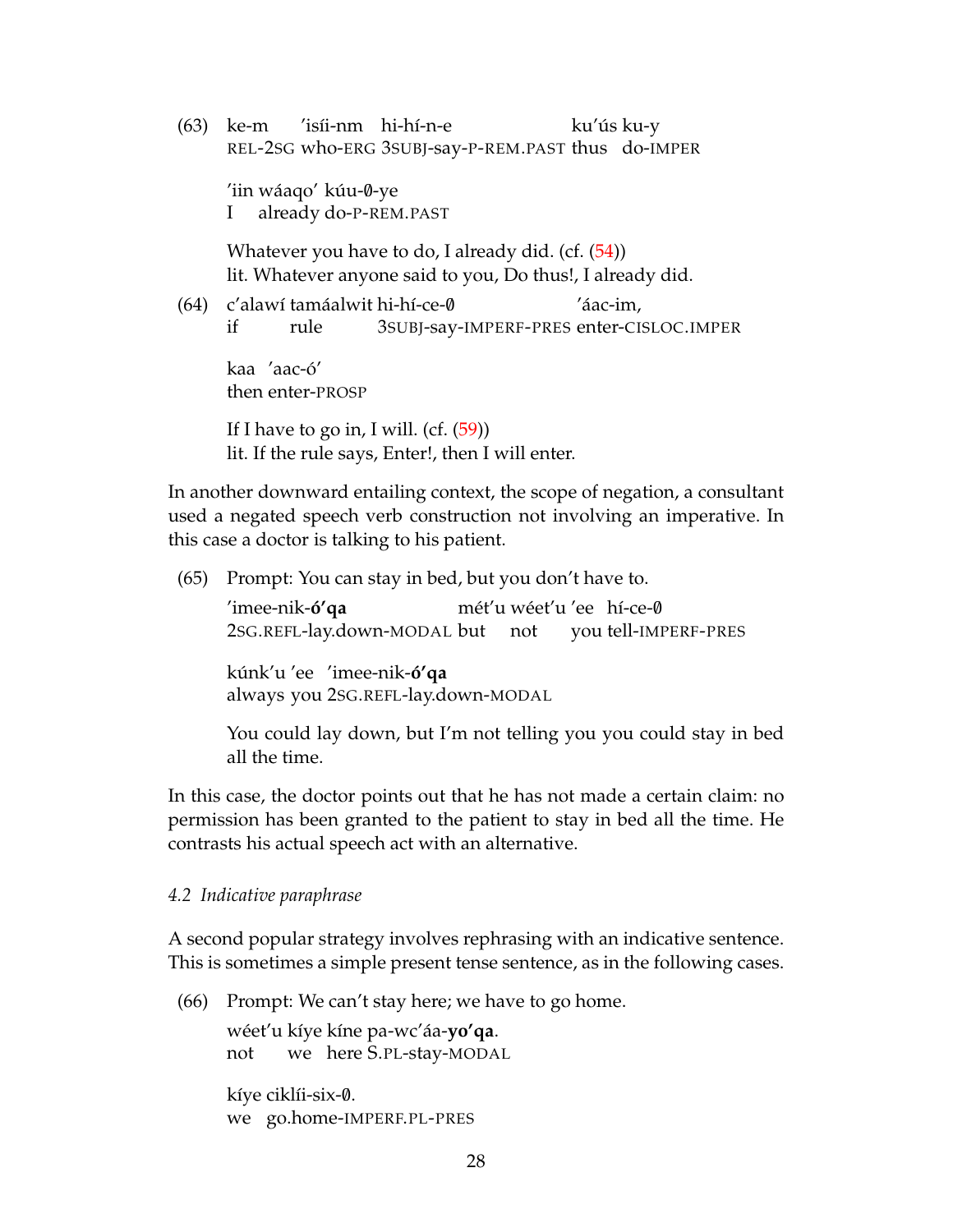We can't stay here. We are going home.

(67) Prompt: According to the rule, I should leave. tamáalwit-ki ′át-sa-0 rule-INST go.out-IMPERF-PRES Because of the rule, I am going out.

It is sometimes a future claim expressed with the prospective aspect suffix *u'*. [19](#page-28-0) The following examples were given as translations of English deontic necessity sentences.

<span id="page-28-2"></span>(68) Prompt: if a kid has an injured leg, you have to tell the doctor

c'alawí miyá'c wéeyux̂ 'u-u-s-0 if child leg 3GEN-be-P-PRES injured k'omáy'c,

ku'ús 'ee 'e-w-nú' thus you 3OBJ-tell-PROSP doctor-OBJ saykiptaw'atóo-na

If a child has a hurt leg, you will tell the doctor.

<span id="page-28-3"></span>(69) Prompt: They don't have to wait.

wéet'u hi-pa-yóoxo-yo' ˆ not 3SUBJ-S.PL-wait-PROSP They won't wait.

These sentences diverge from the English prompts they aim to translate in that they make claims about the future instead of talking about deontic ne-cessities.<sup>[20](#page-28-1)</sup> In these contexts, this substitution is felt to come close enough.

It is also sometimes the case that speakers make use of indicative paraphrases which differ quite markedly from the original prompt. In a first example, a speaker translates *needs to* using a verb marked with a desiderative suffix, sacrificing the impersonal circumstantial modality of the prompt for a personal bouletic expression.

<span id="page-28-4"></span>(70) Prompt: If the doctor needs to see him in a hurry, then he should head over to Lewiston

|    |            | c'alawí saykiptaw'atóo-nm pee-x-nipéecwi-se-0 | kii kaa, |
|----|------------|-----------------------------------------------|----------|
| if | doctor-ERG | 3/3-see-DESID-IMPERF-PRES right.now           |          |

<sup>&</sup>lt;sup>19</sup>This suffix has allomorph  $nu'$  in [\(68\)](#page-28-2) and  $\gamma$ <sup>o</sup> in [\(69\)](#page-28-3).

<span id="page-28-1"></span><span id="page-28-0"></span> $20As$  is the case with the imperative, it is perhaps the case that the semantics of prospective is built on a core necessity meaning; such an analysis corresponds to a popular view of other future expressions, in particular English *will* (i.a. **?**, **?**; cf. **?**). I won't attempt to settle the matter here. See **?**, ch 3 for discussion of the prospects of a modal treatment of prospective aspect in Nez Perce.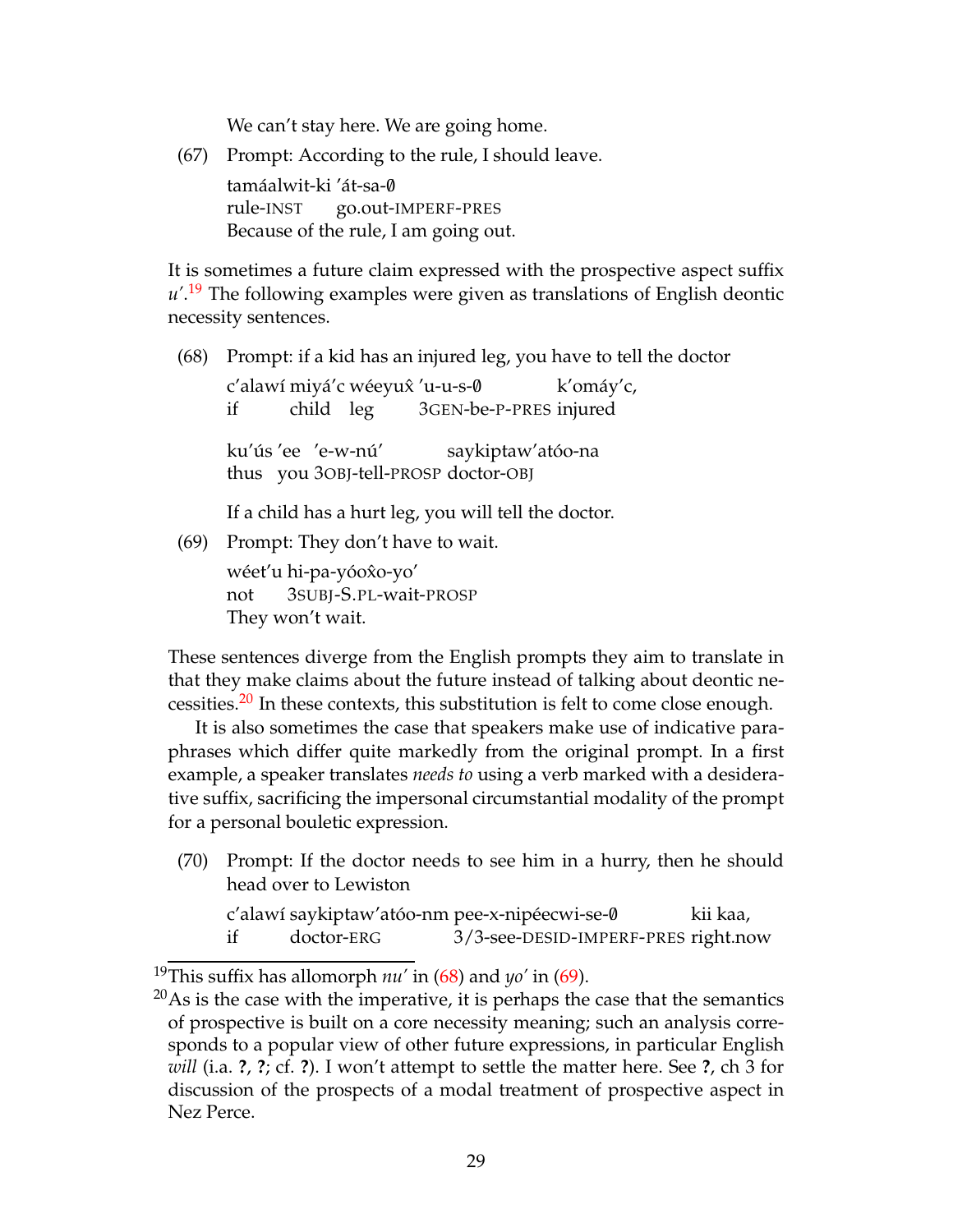kaa hi-kiy-**ó'qa** then 3SUBJ-go-MOD

If the doctor wants to see him right now, then he should go. (cf. [\(58\)](#page-24-2))

It is again not unreasonable to think that the desiderative suffix (and lexical verbs like *wewluq* 'want') expresses necessity; but if the speaker does succeed in conveying necessity in  $(70)$ , this comes at the cost of a switch in modal flavor.

Example [\(71\)](#page-29-0) shows a final, even more radical indicative paraphrase of a conditional antecedent containing a modal of necessity.

<span id="page-29-0"></span>(71) Prompt: If I have to call the doctor, I will.

c'alawí páayo k'óomay-ca-0 if really be.sick-IMPERF-PRES then 3OBJ-call-PROSP kaa 'e-múu-nu' If you're really sick, then I will call him.  $(cf. (60))$  $(cf. (60))$  $(cf. (60))$ 

Here, as in [\(70\)](#page-28-4), the speaker comes up with a way to rephrase the antecedent, at the cost of changing the message in a subtle or more obvious way.

## *4.3 Causatives*

Two final major strategies crop up especially in non-upward-entailing environments, where the need to paraphrase away necessity modals is most pressing. The first is the use of causative verbs. Both of the examples below come from prompts involving negated necessity claims.

(72) Context: you are explaining to someone who thinks they have to leave that they are not in fact required to do so.

wéet'u 'ee hi-sepee-ku-síix-0; not you 3SUBJ-CAUSE-go-IMPERF.PL-PRES kiney-níx 'ee wic'ée-yu' here-EMPH you stay-PROSP

They are not making you go; you will stay here. (cf. [\(49\)](#page-21-1))

(73) Context: I tell someone my number and I see that they are trying to remember it. I say, "You don't have to remember it, here's my card."

wéet'u 'ee sepée-tmipni-se-/0 not you CAUSE-remember-IMPERF-PRES

kii wee-s-0 DEM be-P-PRES paper tíim'es

I'm not making you remember it; here you have a paper. (cf. [\(50\)](#page-21-2))

By pointing out that a person is not being made to do a particular action, speakers suggest that the action is not obligatory.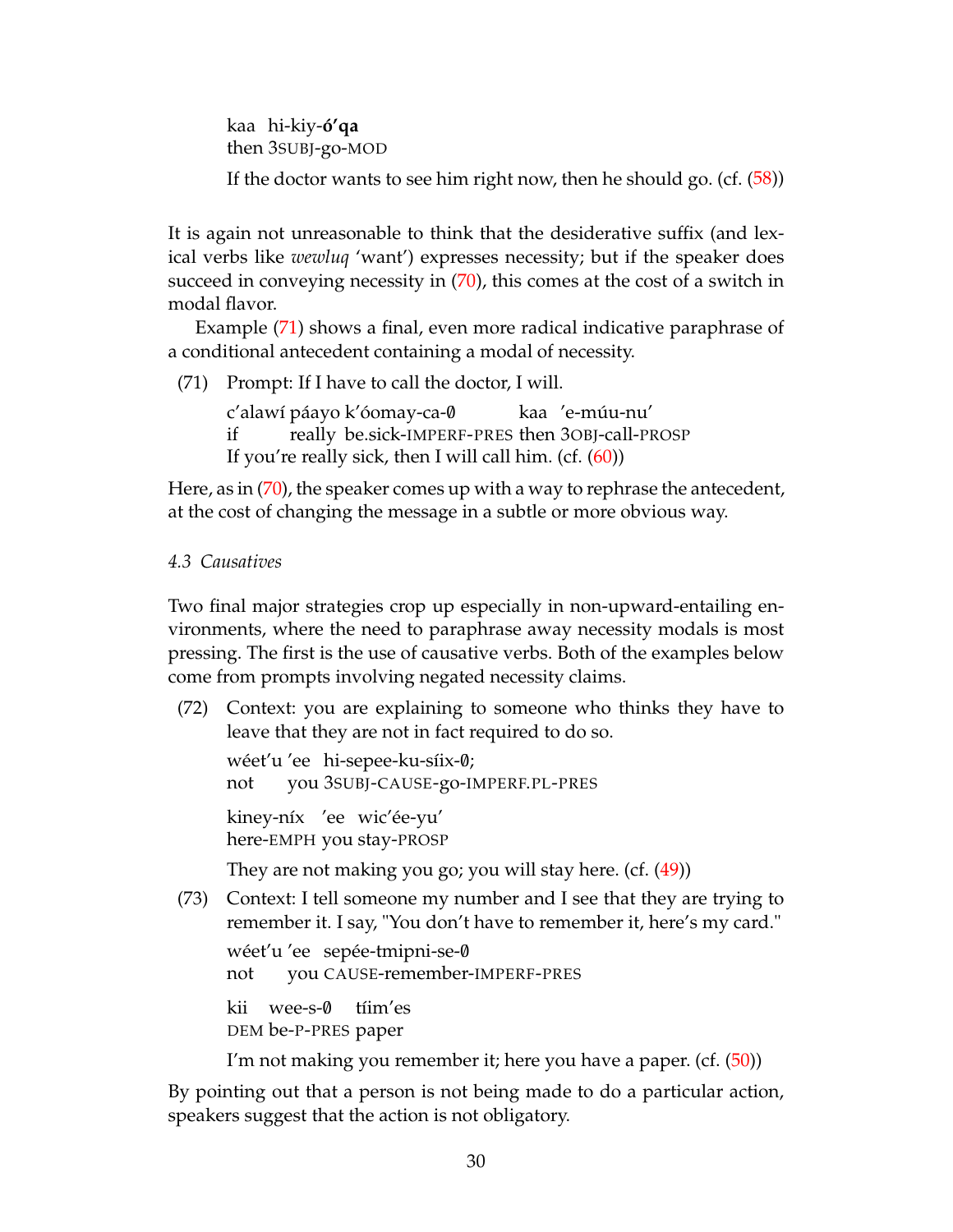#### *4.4 Paraphrase as possibility*

Finally, speakers sometimes paraphrase necessity claims in a way that only requires modals of possibility. This is seen in the following example in a conditional antecedent.

(74) Prompt: If I need to call the doctor, I will.

c'alawí saykiptaw'atóo-nm hi-wapata-**yó'qa** if doctor-ERG 3SUBJ-help-MODAL

kaa 'e-múu-nu'. then 3OBJ-call-PROSP

If the doctor could help me, then I will call him. (cf.  $(60)$ )

A version of the same strategy is seen in an upward entailing environment: instead of saying water *has to* be consumed, speakers say that *only* water *can* be consumed.

(75) Context: Somebody offers you some coffee or tea, and you want to say, "No thanks. I'm sick, and I have to drink water."

Consultant 1:

qet'u k'oomayníin' wee-s-0 kaa kuus-ne-cím very sick be-P-PRES and water-OBJ-only 'a-kóo-**yo'qa** 3OBJ-drink-MODAL lit. I'm very sick and I can drink only water. Speaker's gloss: "I'm sick and I'm just drinking water – or else, I need water." Consultant 2: qe'ciyéw'yew', kuus-ne-cím thanks water-OBJ-only 3OBJ-drink-MODAL 'a-kóo-**yo'qa** lit. Thanks, I can drink only water.

# Speaker's gloss: "That's explaining it's all the person can drink, it's just water."

# **5 The typology of modals without scales**

The picture we have arrived at on the interpretation of Nez Perce *o'qa* suggests a range of possibilities for comparative work:

On one hand, it is easy to imagine environments in which modals with scales (in English or languages like it) and modals without scales (in Nez Perce or languages like it) could fruitfully be compared. Such comparisons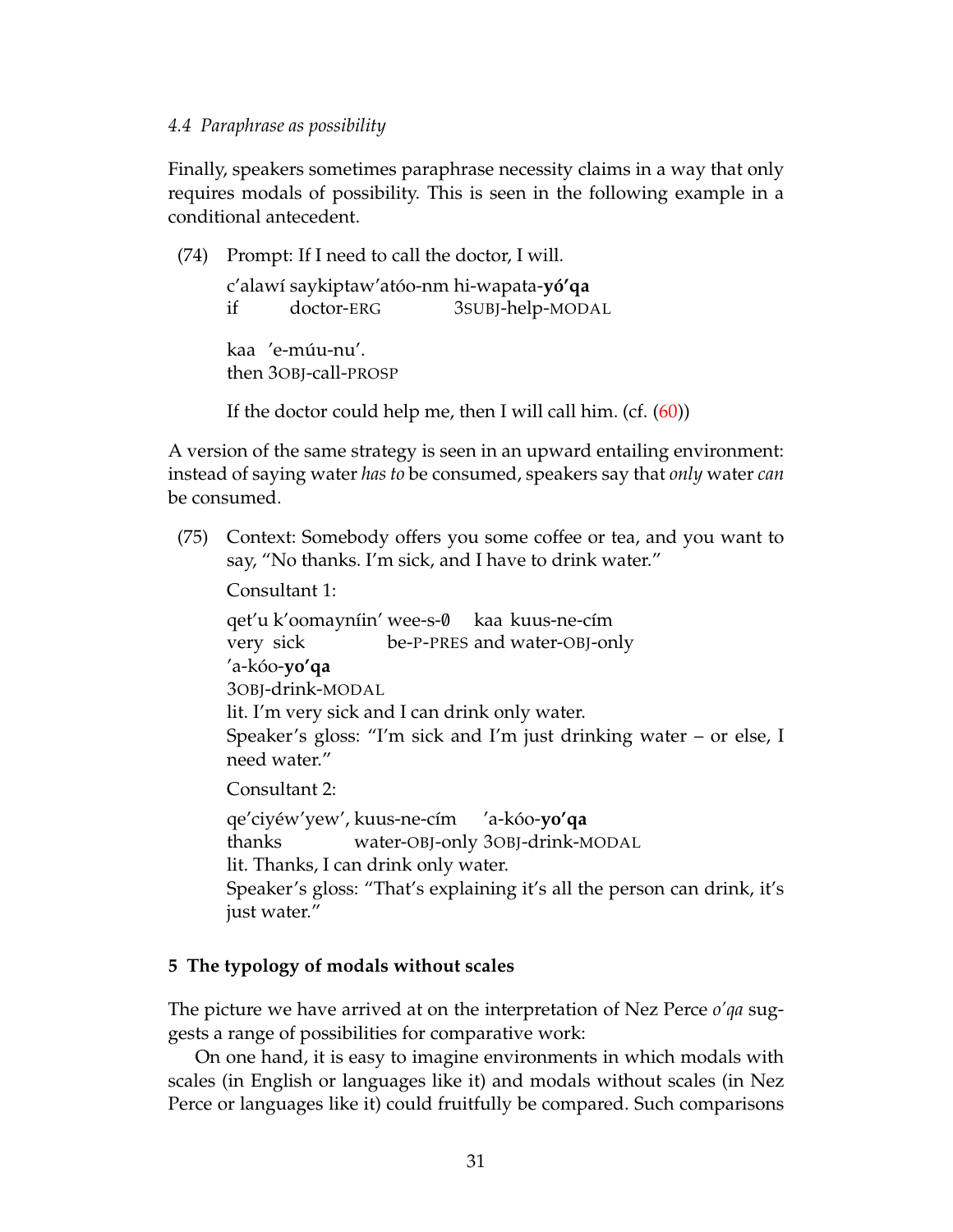could help isolate those aspects of the grammar and processing of scalar items in a language like English which are truly due to the existence of a scale.

On the other hand, even from the relatively small body of previous work on single-membered modal quantifier systems, it appears that it might be fruitful to compare modals without scales as in Nez Perce with modals without scales in other languages. In complement to existential-only modal subsystems, as we find for *o'qa*, are there universal-only (sub)systems of modal vocabulary to be found in the languages of the world? What are the properties of such systems? To what degree do they show us the mirror image of the *o'qa* pattern in upward and downward entailing environments?

Interesting leads come from recent work on St'át'imcets and Gitksan. The phenomena of these languages are sufficiently similar to what we find with *o'qa* to merit "microparametric" comparison. The basic setup is the same: various types of modals in St'át'imcets, and epistemic modals in Gitksan, do not come in possibility/necessity scalar pairs.[21](#page-31-0) Like *o'qa*, scaleless St'át'imcets and Gitksan modals are appropriate both in upward entailing environments where English possibility modals are appropriate, and in upward entailing environments where English necessity modals are appropriate. We see this here for the 'deontic/irrealis' St'át'imcets modal *ka*, one of several modals explored in depth by **?**.

- $(76)$ fall IRR DEIC DET tree COMP-strong-3CONJ DET wind-DET **ka** láti7 ku srap, lh-gelgel-ás ta sk'éxem-a That tree would / could fall, if the wind got strong. (**?**, 331)
	- a. Context 1: You are saying that the tree needs to be chopped down because it's a danger; it's gonna fall in the first strong wind; it *would* fall.
	- b. Context 2: You are the paranoid type who doesn't put things on high shelves in case of earthquakes, doesn't drive behind logging trucks in case a tree falls off the back, etc., and you don't want to pitch your tent underneath a tree because the tree *could* fall if the wind got strong. (I.e., it's not that the tree looks particularly weak.)

Can St'át'imcets *ka* be treated just like *o'qa*, then: a possibility quantifier without a scale? Could St'át'imcets and Gitksan modals without duals be treated quite generally in this way?

The analysis by **?** turns out to move the opposite way. These authors propose that the modal quantifiers of St'át'imcets are strictly universal. Their flexibility therefore is *not* due to the mere absence of scalar implicatures. Rather, as Rullmann et al. argue, the flexibility of St'át'imcets modals is a

<span id="page-31-0"></span><sup>21</sup>**?**, **?**, **?**, **?**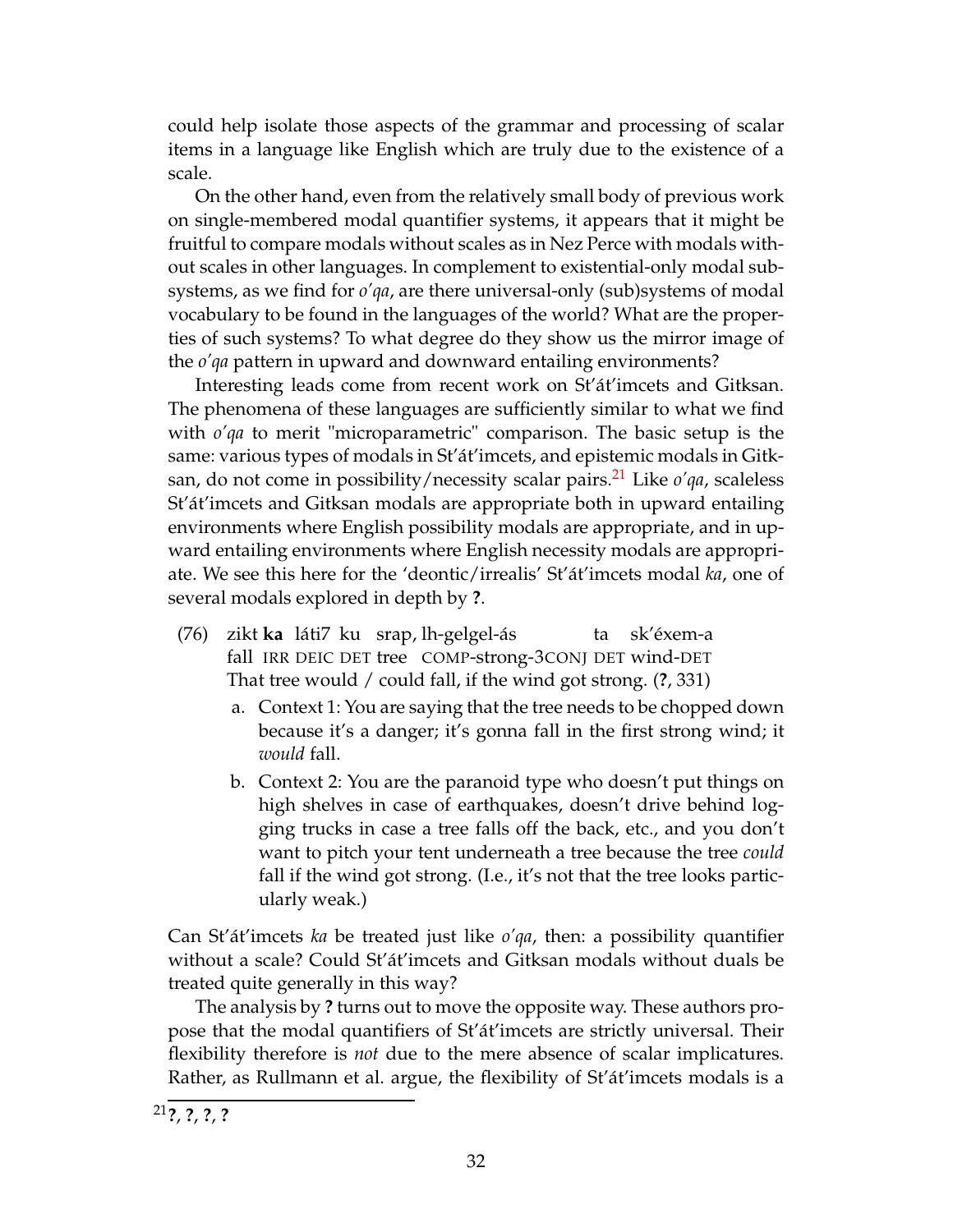form of flexibility in domain restriction. As the domain of a universal quantifier shrinks, the universal claim becomes logically weaker: where  $S_1$  is a proper subset of  $S_2$ , what is universally the case among the members of  $S_1$ is only guaranteed to hold of *some* of the members of S<sub>2</sub>. The special feature of necessity modals in St'át'imcets according to Rullmann et al. is that they do not require the domain of universal quantification to be as large as do necessity modals in English. A similar style of analysis is pursued by **?** for Gitksan epistemic expressions, which are proposed to be possibility modals strengthened by domain restriction. Peterson proposes that this domain restriction be tied to **?**'s notion of *ordering source.*

How can we tell apart these two styles of analysis? For St'át'imcets in particular, how can we show whether modals like *ka* are basically universal, subject to weakening, or basically existential in the *o'qa* way? The most crucial facts will have to come from non-upward-entailing environments. If St'át'imcets modals derive their flexibility from variably stringent restrictions on the domains of necessity quantifiers, we expect this flexibility to persist in non-upward-entailing contexts where the flexibility of *o'qa* vanishes. Unfortunately, Rullmann et al. report difficulties with this test, owing in part to syntactic restrictions in St'át'imcets. At the same time, however, another finding they report does provide some support to the idea that St'át'imcets *ka* might be truly universal – and therefore that St'át'imcets modals and Nez Perce *o'qa* might turn out to derive their flexibility by means that are fundamentally different. The evidence comes from the sometimes slippery realm of speakers' gradient preferences: modal sentences in St'át'imcets are preferentially interpreted universally. This is unlike *o'qa*, which is preferentially interpreted existentially  $(S<sub>1</sub>)$ .

If the Rullmann et al. analysis is the correct one for St'át'imcets, the "microparametric" comparison of these two languages where modals work without Horn scales leads to consequences of two types:

The first consequence is a negative universal. There are no implicational universals to be stated over modal lexica, at least in terms of quantificational force: languages may have possibility modals  $(\Diamond)$ , necessity modals  $(\Box)$ , or both, without constraint. If we presume that all languages have modal quantifiers of some type, the typology we arrive at is three-way.<sup>[22](#page-32-0)</sup> An outline of what we might expect is presented in Table 1.

The second consequence concerns the profile of behaviors expected of modal paradigms based on their position in our typology. Simply belonging to a modal paradigm without scales is sufficient to predict flexible uses of possibility modals in languages like Nez Perce in upward entailing con-

<span id="page-32-0"></span> $22I$  am glossing over the possibility of treating certain modal expressions as expressing neither possibility nor necessity, as **?** famously proposed for *would* and **?** has recently proposed for St'át'imcets inferential modal *k'a*.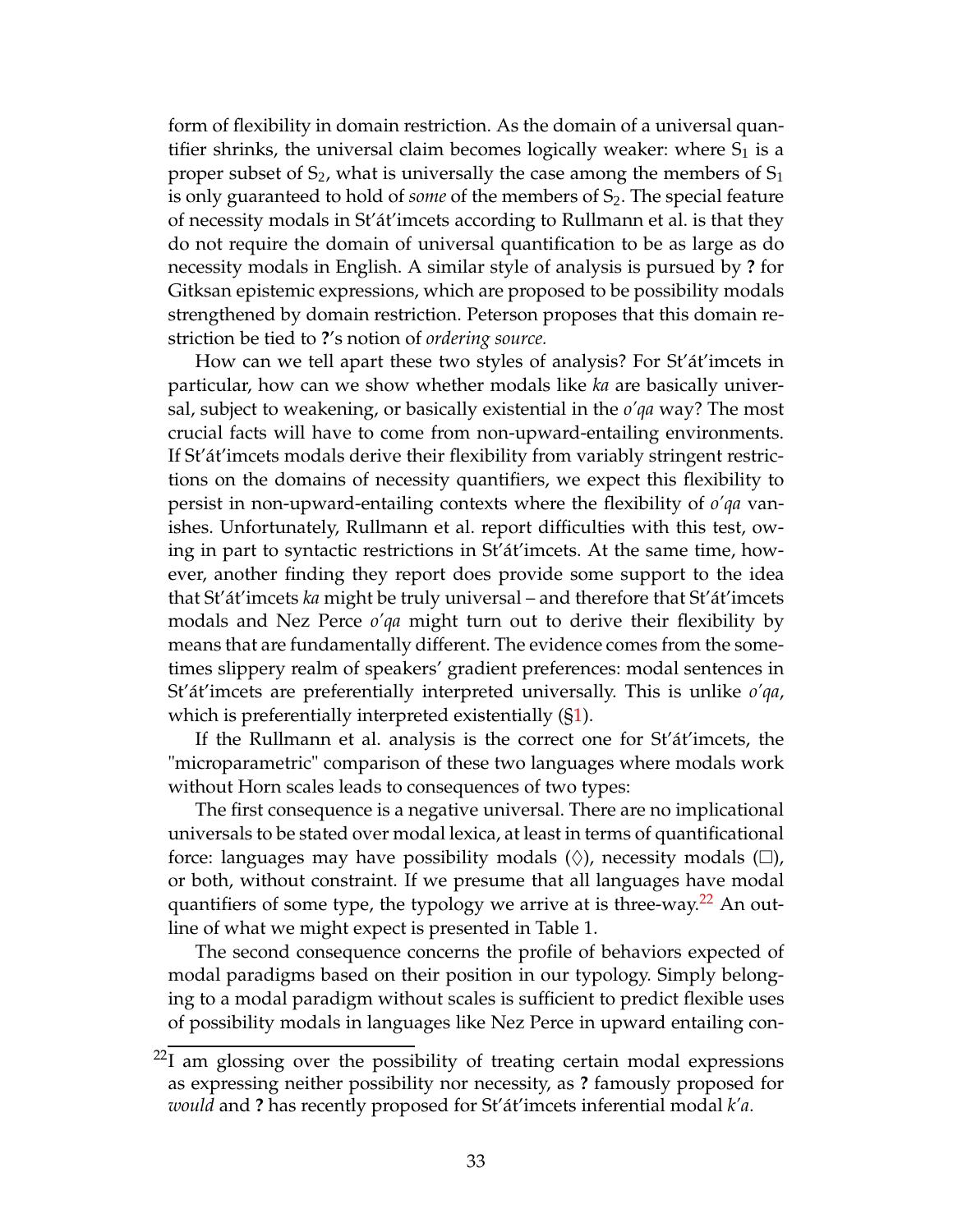| Inventory $  \Diamond, \Box$ |                                                                                           |                                                                                                                                                   |                                                     |
|------------------------------|-------------------------------------------------------------------------------------------|---------------------------------------------------------------------------------------------------------------------------------------------------|-----------------------------------------------------|
|                              | Modals with scales                                                                        | Modals without scales                                                                                                                             |                                                     |
| Example                      | English                                                                                   | Nez Perce                                                                                                                                         | St'át'imcets                                        |
| Profile                      | Inflexible modals.<br>SI for $\Diamond$ in UE context;<br>SI for $\square$ in DE context. | Modals flexible in UE   Modals flexible in DE<br>contexts.<br>Barring other factors:<br>modals inflexible in modals inflexible in<br>DE contexts. | contexts.<br>Barring other factors:<br>UE contexts. |

Table 1: Three types of modal systems

texts, and flexible uses of necessity modals in languages like St'át'imcets in downward entailing contexts. For Nez Perce *o'qa*, no more than this need be said; the *o'qa* modal is indeed only flexible in an upward entailing environment. But for St'át'imcets, the story cannot end here: some type of special mechanism is needed in order to derive flexibility for necessity modals in upward entailing contexts, too. This is why Rullmann et al. propose a mechanism of domain restriction. And this means that the profile we expect of a language's modal system based on its position our three-way typology is subject to an important *ceteris paribus* condition. We expect inflexibility for scale-free possibility modals in downward entailing contexts and scale-free necessity modals in upward entailing contexts only provided no other tampering with the modal quantifier and its domain has taken place. Nez Perce is a language that cleanly shows us a possibility modal without such tampering. The picture in St'át'imcets is a more complicated one. Quantificational force variability in the two languages is not one but two overlapping phenomena.<sup>[23](#page-33-0)</sup>

# **6 Further consequences**

What does it mean for the theory of natural language semantics that there should be modal systems of the *o'qa* variety – single-membered quantifier systems, quantifiers deprived of scales? The general picture cannot fail to count as a vindication of the general view of the meaning of existential quantifiers embraced by all sides in the ongoing scalar implicature debate. In a language like English, the full meaning of a *might, may, can* or *could* sentence in an upward entailing environment involves both existential quantification and an additional ingredient contributed by a scale. Nez Perce provides a model of what the first piece looks like without the second piece. The picture is reassuring: we find just the behavior we expect for an existential quantifier on logical grounds.

<span id="page-33-0"></span><sup>23</sup>This point is also made, from a different angle, by **?**.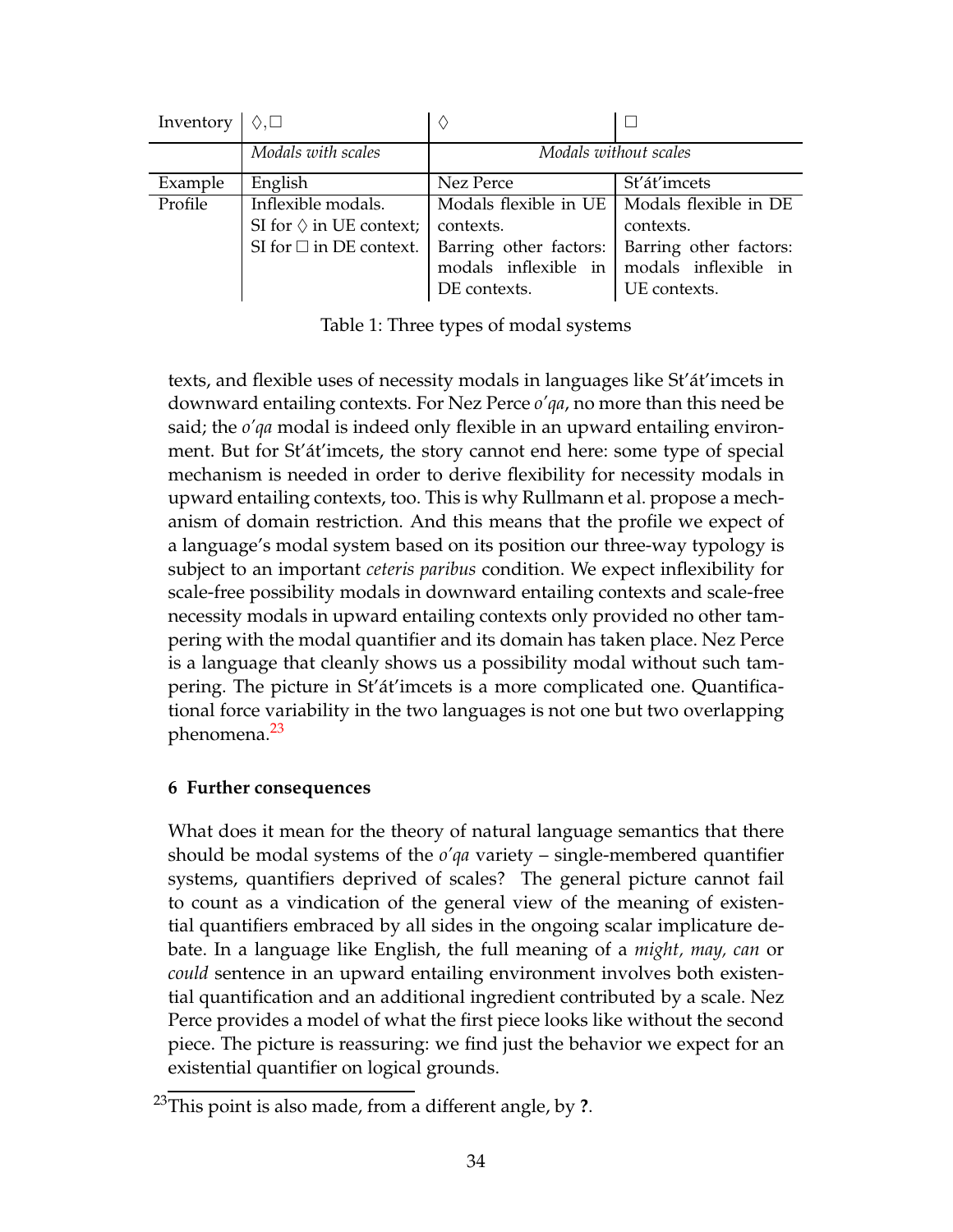This empirical domain, as it continues to unfold, holds unavoidable consequences for the question of translatability and the related matter of semantic variation. In recent work, von **?** propose:

Even if we anticipate finding a checkered result on universality and variation in semantics, we think that sound methodology in semantic work on any given feature of grammar has to start from a null hypothesis of universality and proceed to rigorous testing of that hypothesis by looking at that feature in as many diverse languages as possible.

In keeping with the initial universalism von Fintel and Matthewson propose, I have not been forced to conclude that there is any difference in the meaning of non-epistemic existential modal *o'qa* in Nez Perce and existen-tial modals used non-epistemically in a language like English.<sup>[24](#page-34-0)</sup> This result is consistent with a number of different perspectives on what if anything makes modals in these two languages special. If, as **?** suggest, languages may vary parametrically in the degree to which they allow contextual domain restriction of their modals, Nez Perce and English possibility modals can be specified for this parameter in the same way. The major difference between the two languages comes from the domain of necessity, and here the switch is exceedingly simple: English has simple non-epistemic necessity modals, and Nez Perce does not.

This gap in the lexicon of a natural language helps us distinguish two types of questions to be asked about semantic variation. For any notional or formal category X (e.g. *necessity*), we ask:

- i. How do languages express X?
- ii. Do all languages express X? Are languages required to express X?

It is a question of the second type that the Nez Perce modal subsystem investigated here most clearly answers. Nez Perce is not the language to investigate to find out what necessity modals in natural languages can be like. It *is* the language to look at to find out whether simple necessity modals can be done without. From the standpoint of Keenan's *Weak Effability Hypothesis*,

Anything that can be thought can be expressed with enough precision for efficient communication. (**?**, 162)

<span id="page-34-0"></span> $24$ The only difference is perhaps the considerations that go into singling out *non-epistemic* modals in English. See **?**, **?**, **?** for relevant discussion on the syntax and semantics of epistemic/non-epistemic distinctions in English and French.